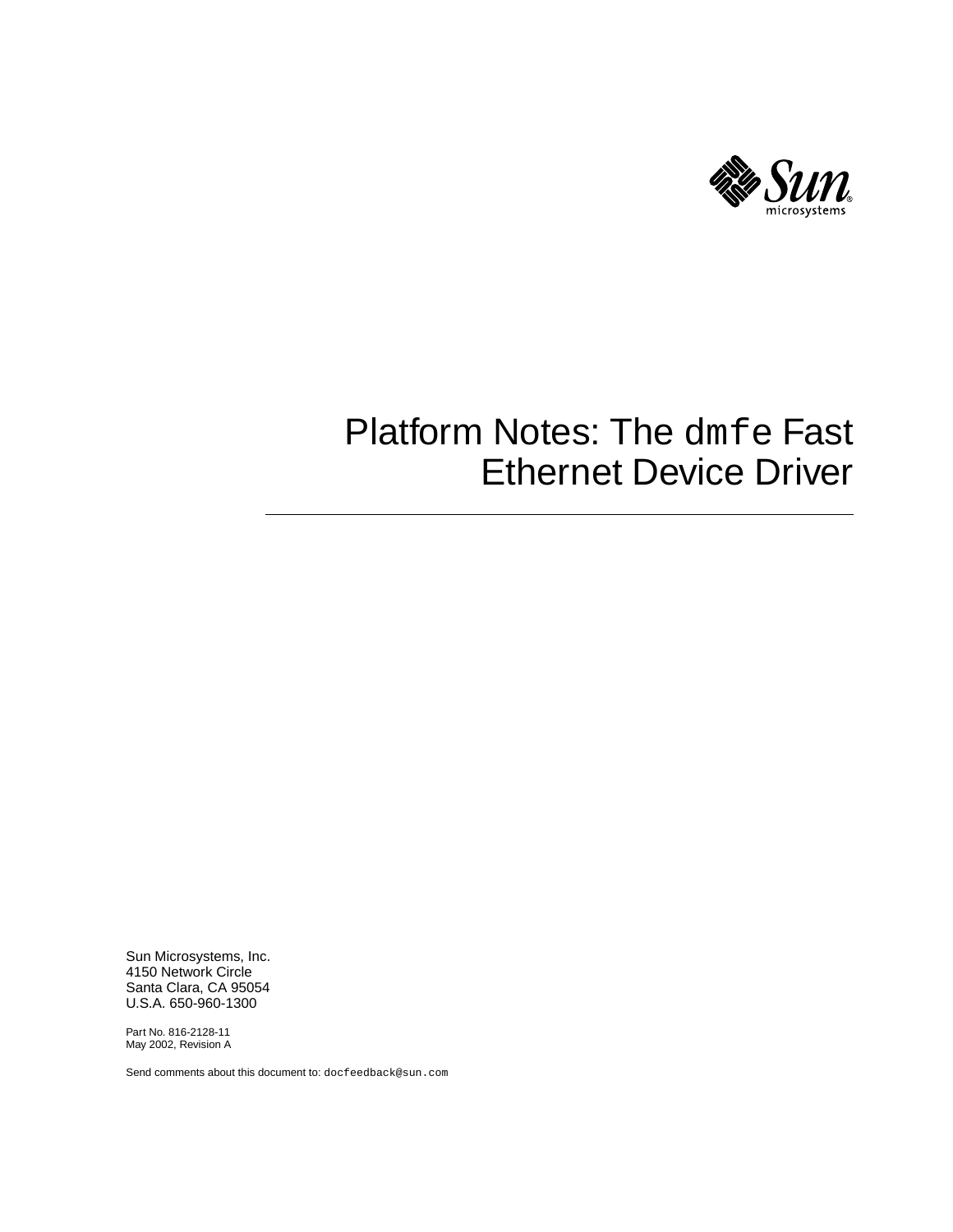Copyright 2002 Sun Microsystems, Inc., 4150 Network Circle, Santa Clara, CA 95054 U.S.A. All rights reserved.

This product or document is distributed under licenses restricting its use, copying, distribution, and decompilation. No part of this product or document may be reproduced in any form by any means without prior written authorization of Sun and its licensors, if any. Third-party software, including font technology, is copyrighted and licensed from Sun suppliers.

Parts of the product may be derived from Berkeley BSD systems, licensed from the University of California. UNIX is a registered trademark in the U.S. and other countries, exclusively licensed through X/Open Company, Ltd.

Sun, Sun Microsystems, the Sun logo, AnswerBook2, docs.sun.com, and Solaris are trademarks, registered trademarks, or service marks of Sun Microsystems, Inc. in the U.S. and other countries. All SPARC trademarks are used under license and are trademarks or registered trademarks of SPARC International, Inc. in the U.S. and other countries. Products bearing SPARC trademarks are based upon an architecture developed by Sun Microsystems, Inc.

The OPEN LOOK and Sun™ Graphical User Interface was developed by Sun Microsystems, Inc. for its users and licensees. Sun acknowledges the pioneering efforts of Xerox in researching and developing the concept of visual or graphical user interfaces for the computer industry. Sun holds a non-exclusive license from Xerox to the Xerox Graphical User Interface, which license also covers Sun's licensees who implement OPEN LOOK GUIs and otherwise comply with Sun's written license agreements.

Federal Acquisitions: Commercial Software—Government Users Subject to Standard License Terms and Conditions.

DOCUMENTATION IS PROVIDED "AS IS" AND ALL EXPRESS OR IMPLIED CONDITIONS, REPRESENTATIONS AND WARRANTIES, INCLUDING ANY IMPLIED WARRANTY OF MERCHANTABILITY, FITNESS FOR A PARTICULAR PURPOSE OR NON-INFRINGEMENT, ARE DISCLAIMED, EXCEPT TO THE EXTENT THAT SUCH DISCLAIMERS ARE HELD TO BE LEGALLY INVALID.

Copyright 2002 Sun Microsystems, Inc., 4150 Network Circle, Santa Clara, CA 95054 Etats-Unis. Tous droits réservés.

Ce produit ou document est distribué avec des licences qui en restreignent l'utilisation, la copie, la distribution, et la décompilation. Aucune partie de ce produit ou document ne peut être reproduite sous aucune forme, par quelque moyen que ce soit, sans l'autorisation préalable et écrite de Sun et de ses bailleurs de licence, s'il y en a. Le logiciel détenu par des tiers, et qui comprend la technologie relative aux polices de caractères, est protégé par un copyright et licencié par des fournisseurs de Sun.

Des parties de ce produit pourront être dérivées des systèmes Berkeley BSD licenciés par l'Université de Californie. UNIX est une marque déposée aux Etats-Unis et dans d'autres pays et licenciée exclusivement par X/Open Company, Ltd.

Sun, Sun Microsystems, le logo Sun, AnswerBook2, docs.sun.com, et Solaris sont des marques de fabrique ou des marques déposées, ou marques de service, de Sun Microsystems, Inc. aux Etats-Unis et dans d'autres pays. Toutes les marques SPARC sont utilisées sous licence et sont des marques de fabrique ou des marques déposées de SPARC International, Inc. aux Etats-Unis et dans d'autres pays. Les produits portant les marques SPARC sont basés sur une architecture développée par Sun Microsystems, Inc.

L'interface d'utilisation graphique OPEN LOOK et Sun™ a été développée par Sun Microsystems, Inc. pour ses utilisateurs et licenciés. Sun reconnaît les efforts de pionniers de Xerox pour la recherche et le développement du concept des interfaces d'utilisation visuelle ou graphique pour l'industrie de l'informatique. Sun détient une licence non exclusive de Xerox sur l'interface d'utilisation graphique Xerox, cette licence couvrant également les licenciés de Sun qui mettent en place l'interface d'utilisation graphique OPEN LOOK et qui en outre se conforment aux licences écrites de Sun.

LA DOCUMENTATION EST FOURNIE "EN L'ETAT" ET TOUTES AUTRES CONDITIONS, DECLARATIONS ET GARANTIES EXPRESSES OU TACITES SONT FORMELLEMENT EXCLUES, DANS LA MESURE AUTORISEE PAR LA LOI APPLICABLE, Y COMPRIS NOTAMMENT TOUTE GARANTIE IMPLICITE RELATIVE A LA QUALITE MARCHANDE, A L'APTITUDE A UNE UTILISATION PARTICULIERE OU A L'ABSENCE DE CONTREFAÇON.



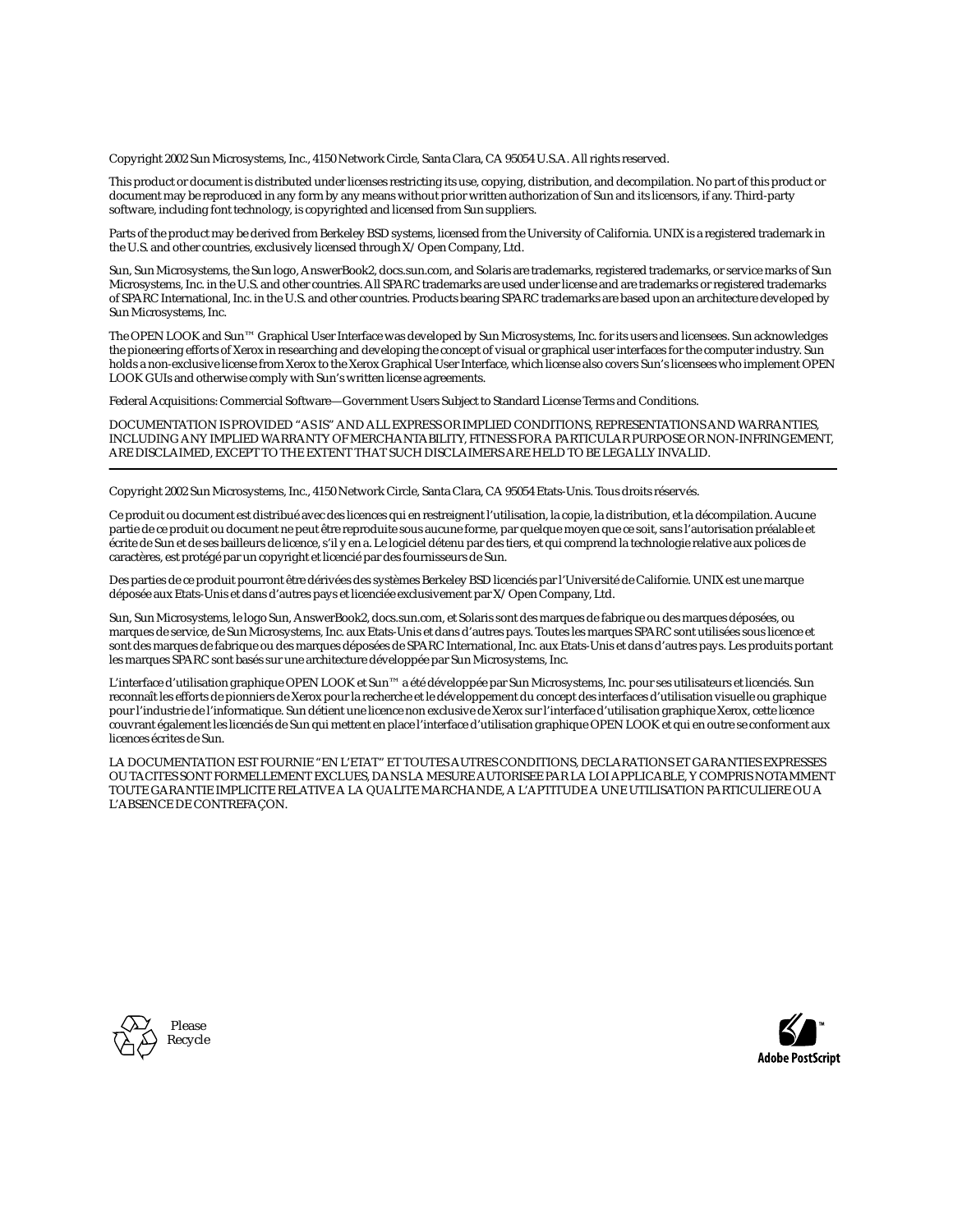### **Contents**

#### **[Preface](#page-6-0) vii**

| 1. The dmfe Device Driver 1                |  |
|--------------------------------------------|--|
| Hardware Overview 1                        |  |
| <b>Operating Speeds and Duplex Modes</b> 1 |  |
| Auto-Negotiation 2                         |  |

#### **2. [Setting Parameters Temporarily or Permanently 3](#page-12-0)**

[Introduction](#page-12-1) 3

[The Order of Precedence for the Parameter Settings](#page-13-0) 4 [Setting Parameters Temporarily Using](#page-13-1) ndd 4 [Identifying Devices On the Command Line 5](#page-14-0) [Displaying the Available Parameters Using](#page-14-1) ndd 5 [Viewing the Current Setting for a Parameter](#page-14-2) 5 [Setting a New Value for a Parameter](#page-15-0) 6 [Specifying a Particular Speed and Duplex Setting](#page-15-1) 6 [Returning to Auto-Negotiation Mode 7](#page-16-0) [Setting Parameters Permanently Using the](#page-17-0) dmfe.conf File 8 [Using](#page-17-1) dmfe.conf To Set Parameters for All dmfe Devices in a System 8 [Using](#page-18-0) dmfe.conf to Set Parameters for a Particular Device 9

**iii**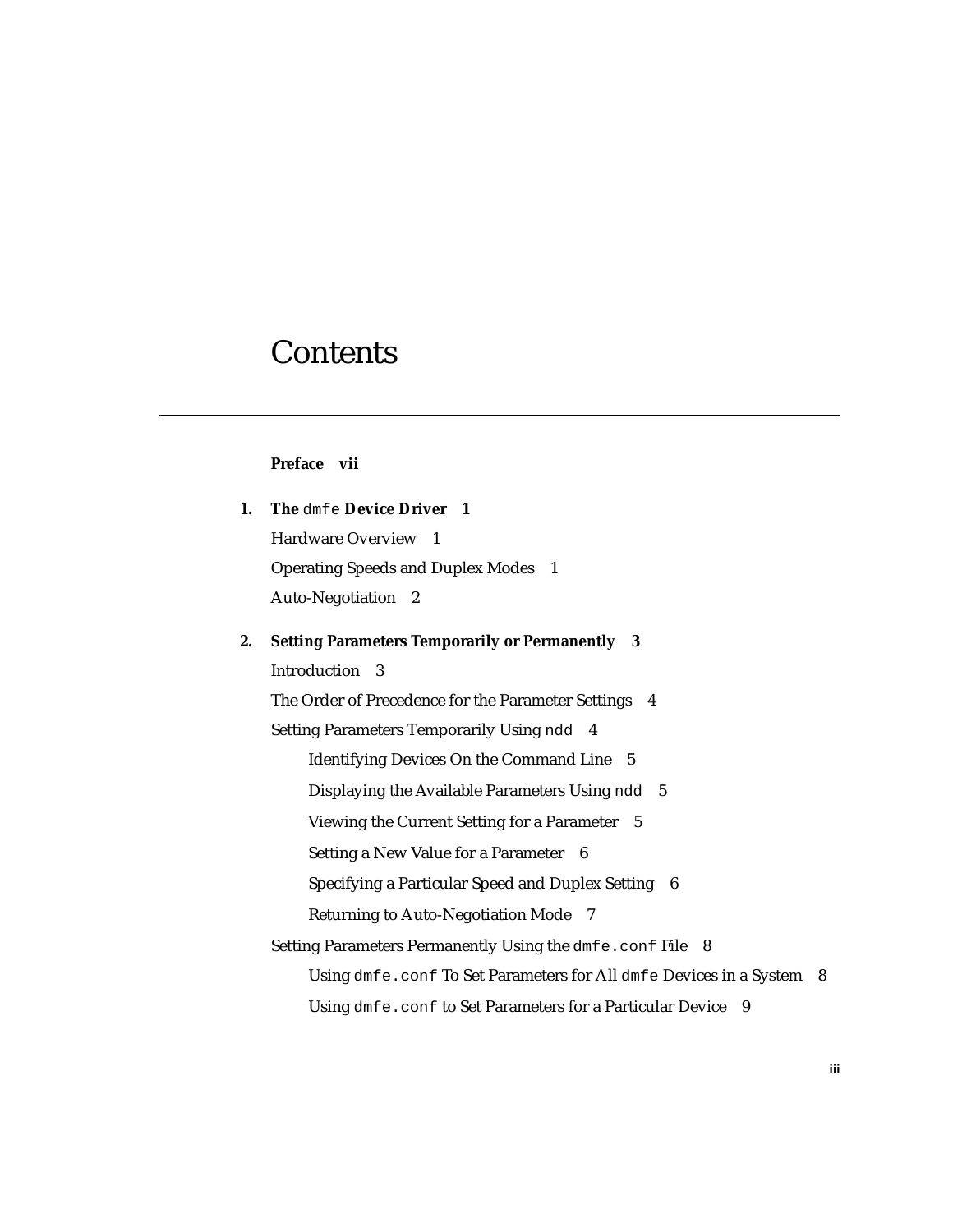#### **3. [Forcing the Network Speed and Duplex Settings for OBP If You Are Booting](#page-20-0) [From the Network 1](#page-20-0)1**

[Forcing the Speed and Duplex Mode If You Are Booting From the Network](#page-21-0) 12 [Booting From the Network 1](#page-22-0)3

#### **A. [Parameter Definitions](#page-24-0) 15**

[Driver Parameter Values and Definitions 1](#page-24-1)5

[Inspecting the Current Status of the Device](#page-25-0) 16

[Operational Mode Parameters](#page-25-1) 16

#### **B. [Application Programming Interface](#page-28-0) 19**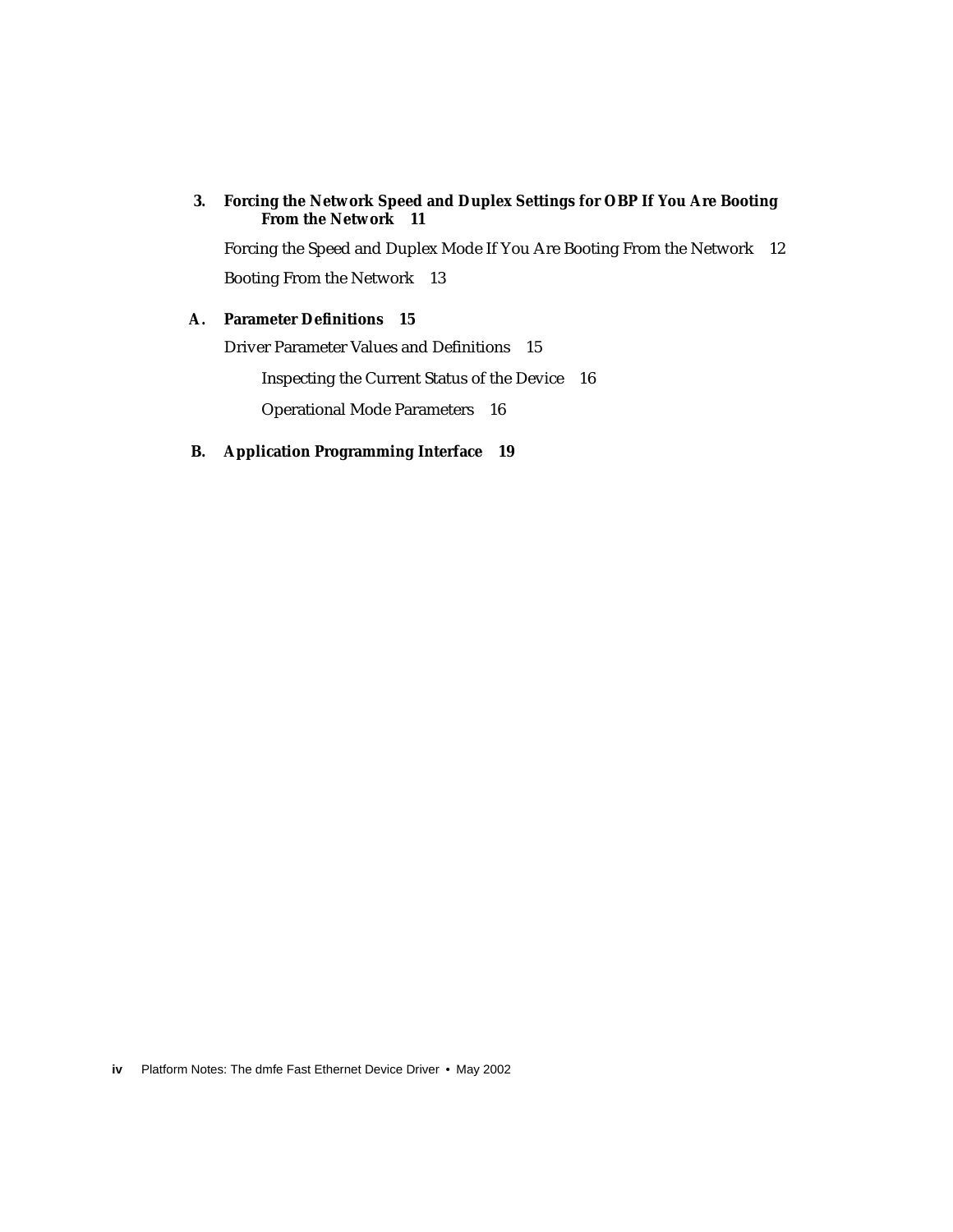## Tables

- TABLE 2-1 Using ndd to List the Parameters for the dmfe Driver 5
- TABLE A-1 dmfe Driver Parameters 15
- TABLE A-2 Read-Only Parameters That Report the Link Status, Speed, and Mode 16
- TABLE A-3 Operational Mode Parameters 16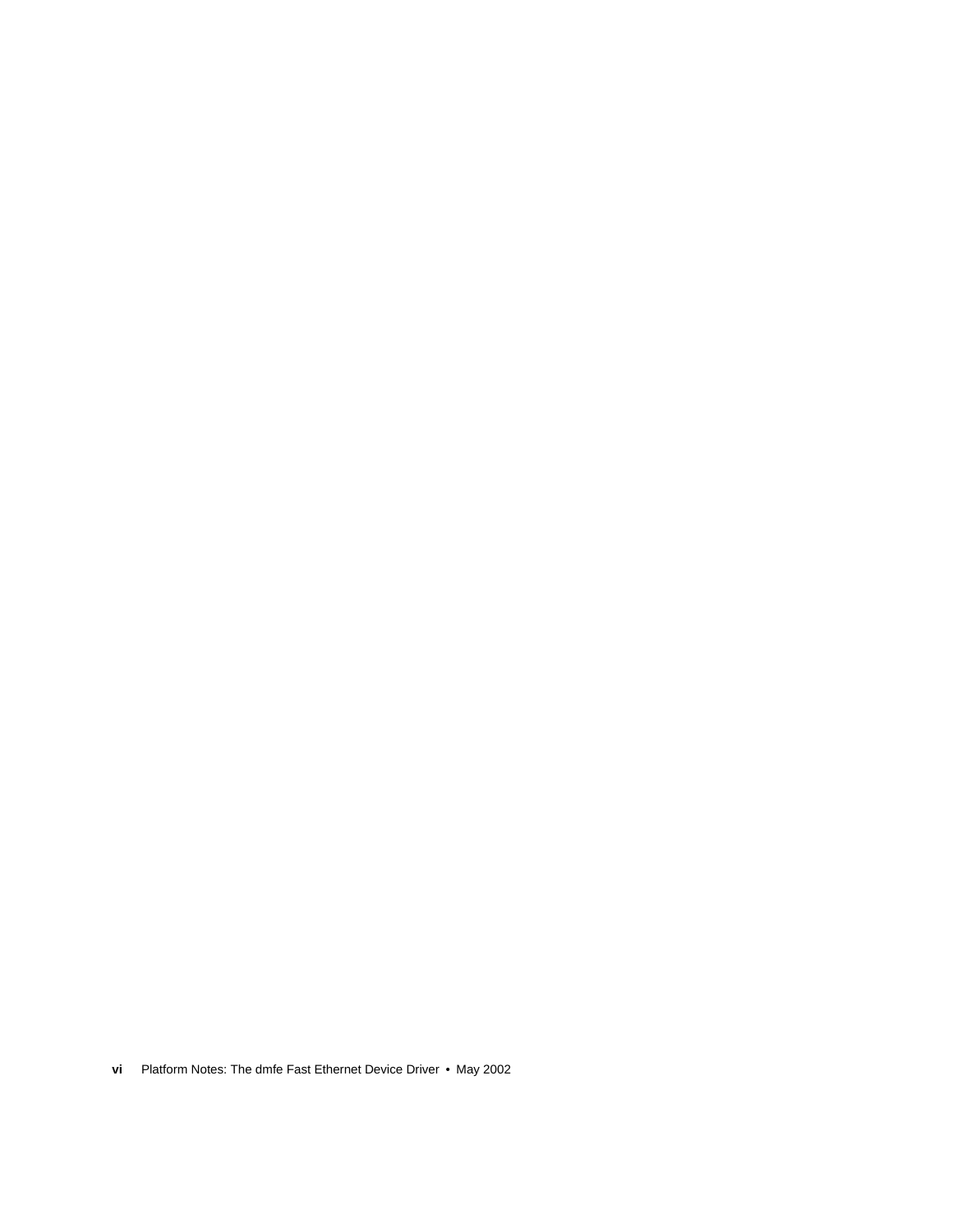## <span id="page-6-0"></span>Preface

This book describes how to configure the dmfe (Fast Ethernet) device driver for the Davicom (R) DM9102A devices in the Netra™ X1 and Sun Fire™ V100 Servers.

## How This Book Is Organized

[Chapter 1](#page-10-3) describes the dmfe device driver for the Davicom (R) DM9102A device.

[Chapter 2](#page-12-2) describes how to set the dmfe device driver parameter values temporarily by using the ndd utility or permanently by editing the dmfe.conf file.

[Chapter 3](#page-20-1) describes how to set parameters for the dmfe device to enable you to boot from the network if you have connected your Netra X1 or Sun Fire V100 server to an Ethernet hub that does not support auto-negotiation.

[Appendix A](#page-24-2) lists the parameters for the dmfe device driver.

[Appendix B](#page-28-1) describes the application programming interface for the dmfe driver.

## Using UNIX Commands

This document may not contain information on basic UNIX® commands and procedures such as shutting down the system, booting the system, and configuring devices.

See one or more of the following for this information: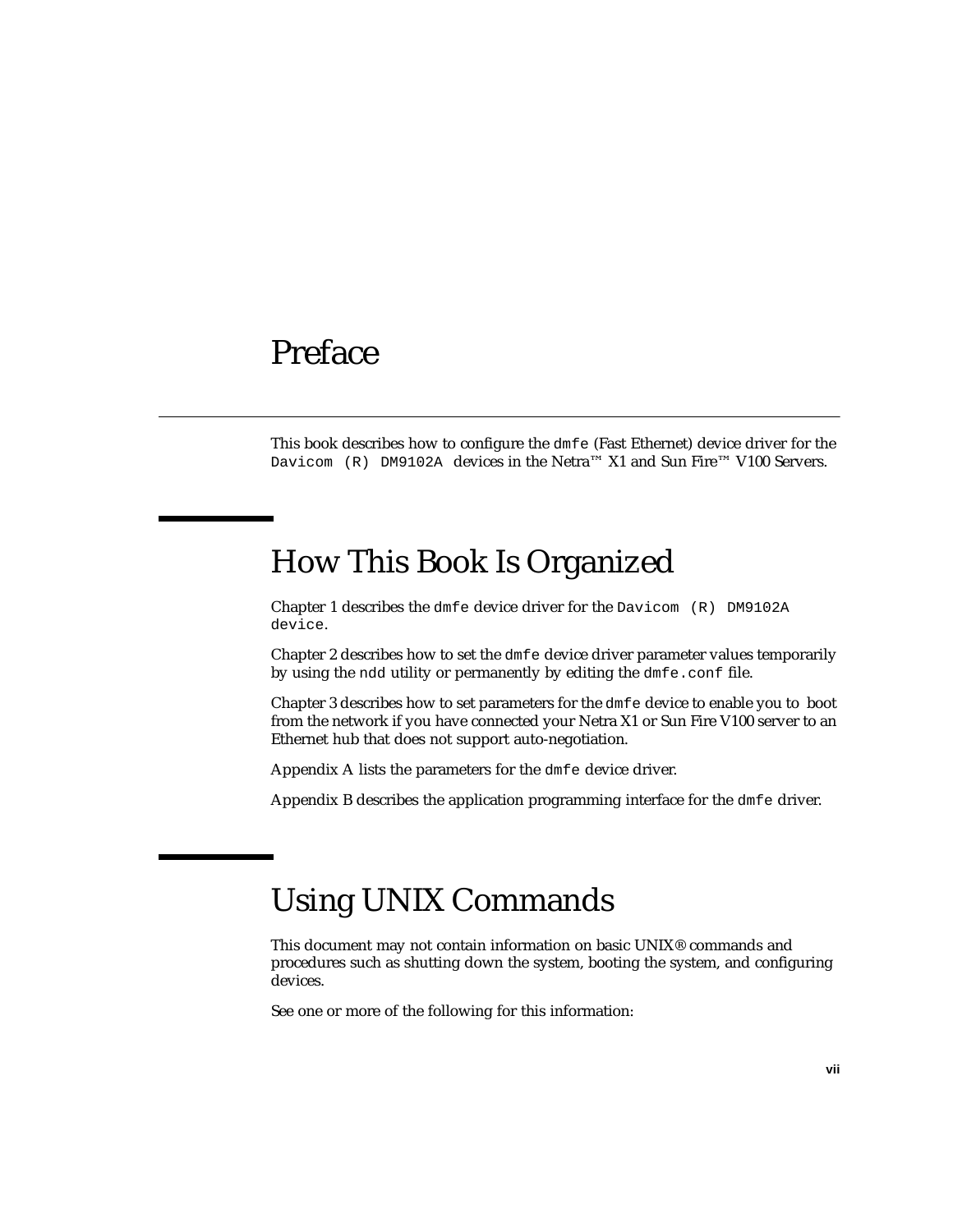- AnswerBook2<sup>™</sup> online documentation for the Solaris<sup>™</sup> software environment
- Other software documentation that you received with your system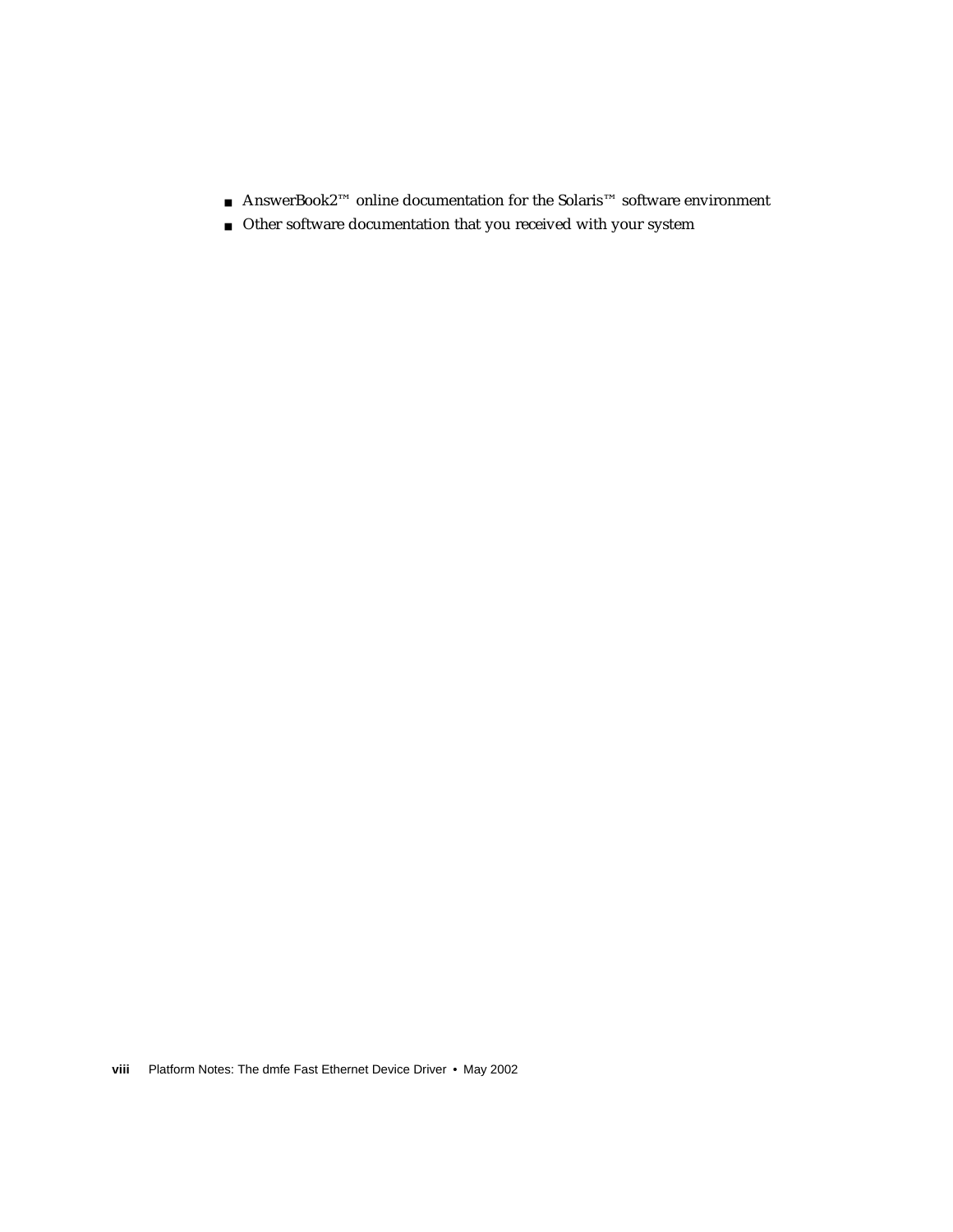# Typographic Conventions

| <b>Typeface or</b><br>Symbol | Meaning                                                                        | <b>Examples</b>                                                                                                           |
|------------------------------|--------------------------------------------------------------------------------|---------------------------------------------------------------------------------------------------------------------------|
| AaBbCc123                    | The names of commands, files,<br>and directories; on-screen<br>computer output | Edit your . login file.<br>Use $1s$ -a to list all files.<br>% You have mail.                                             |
| AaBbCc123                    | What you type, when<br>contrasted with on-screen<br>computer output            | ៖ su<br>Password:                                                                                                         |
| $A$ a $BbCc123$              | Book titles, new words or terms,<br>words to be emphasized                     | Read Chapter 6 in the User's Guide.<br>These are called <i>class</i> options.<br>You <i>must</i> be superuser to do this. |
|                              | Command-line variable; replace<br>with a real name or value                    | To delete a file, type rm filename.                                                                                       |

## Shell Prompts

| Shell                                 | Prompt                    |
|---------------------------------------|---------------------------|
| C shell                               | machine name <sup>§</sup> |
| C shell superuser                     | machine name#             |
| Bourne shell and Korn shell           | \$                        |
| Bourne shell and Korn shell superuser | #                         |

# Accessing Sun Documentation Online

The docs.sun.com<sup>SM</sup> web site enables you to access Sun technical documentation on the Web. You can browse the docs.sun.com archive or search for a specific book title or subject at: http://www.docs.sun.com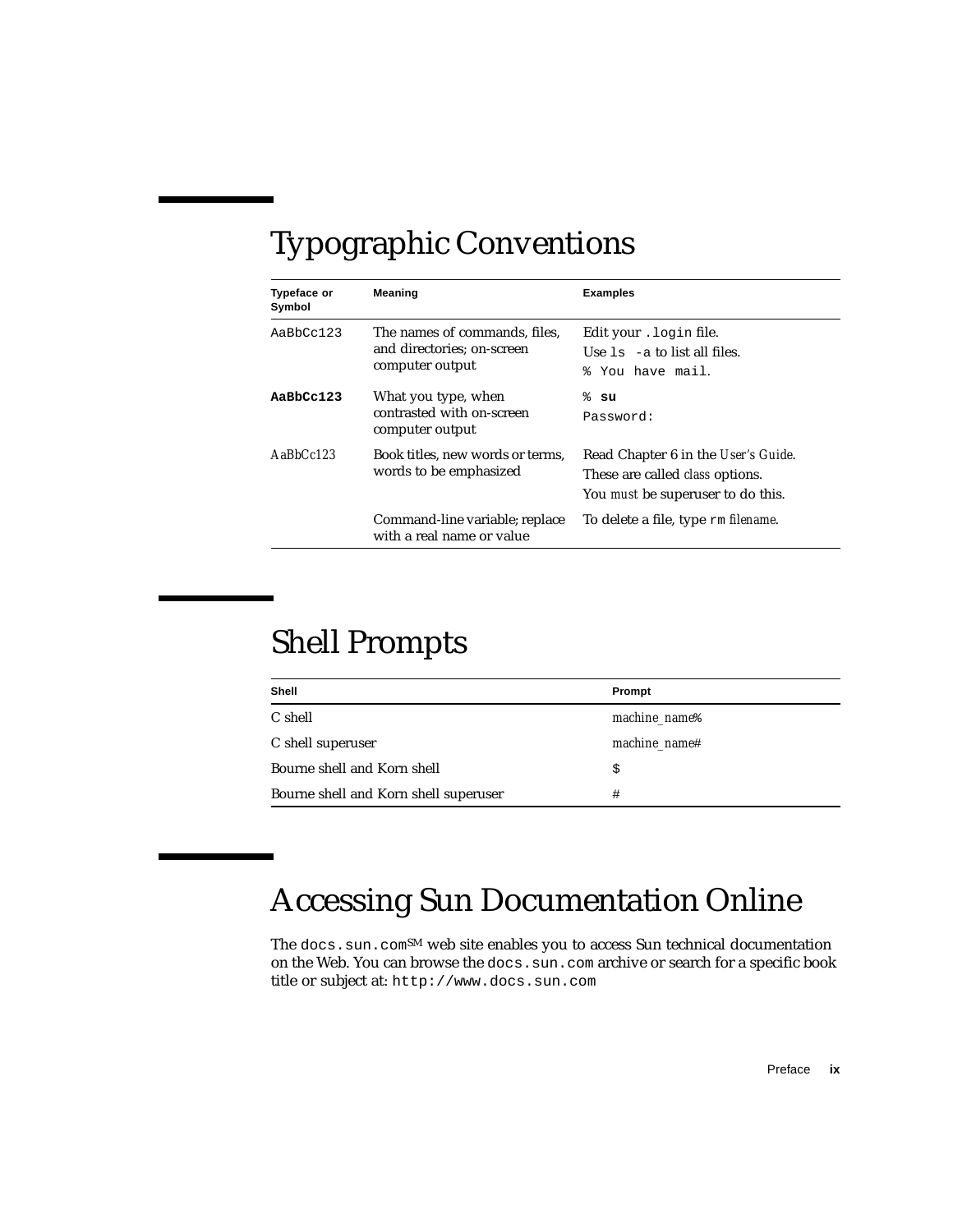# Sun Welcomes Your Comments

We are interested in improving our documentation and welcome your comments and suggestions. You can email your comments to us at:

docfeedback@sun.com

Please include the part number (816-2128-11) of this document in the subject line of your email.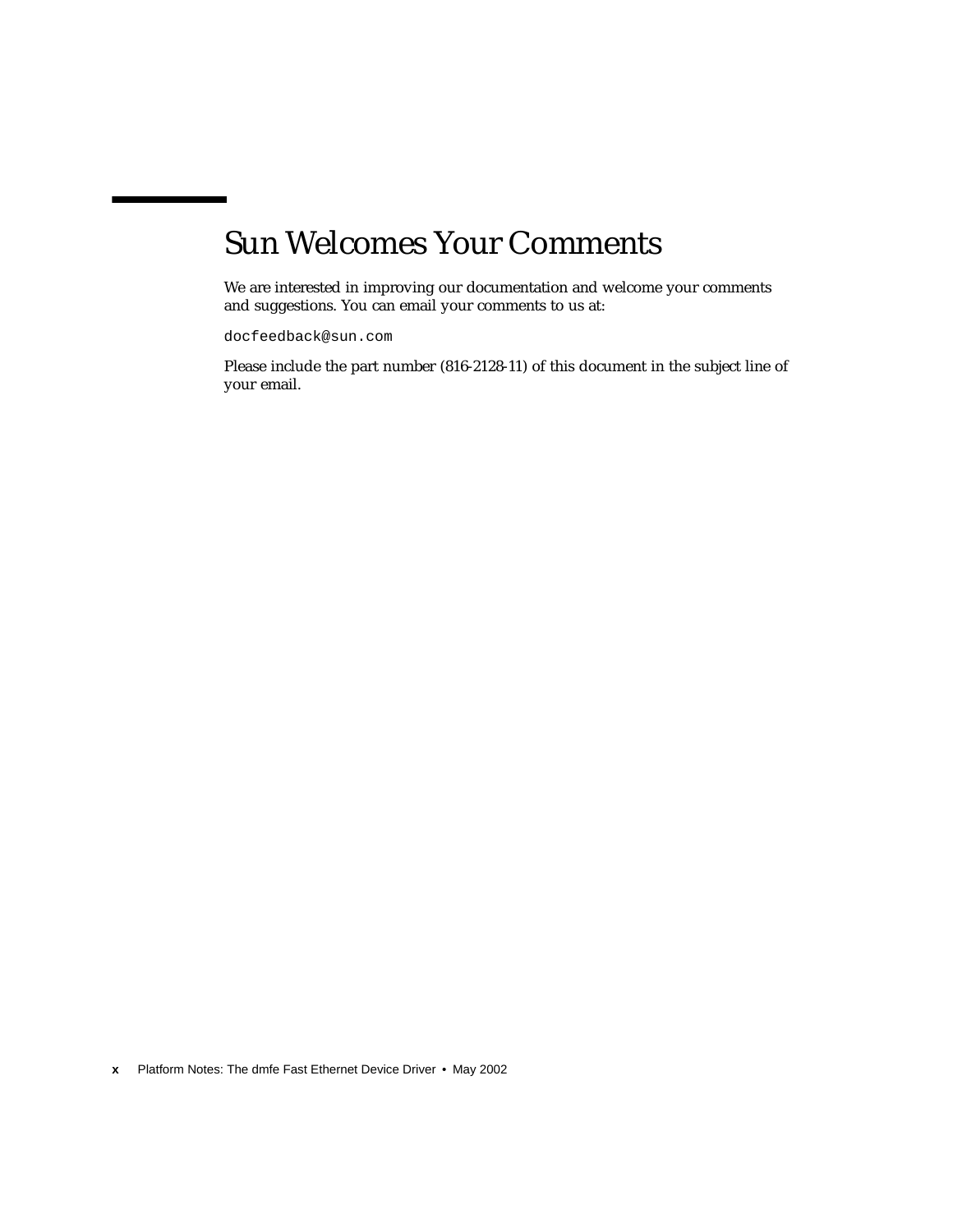### <span id="page-10-3"></span><span id="page-10-0"></span>The dmfe Device Driver

The dmfe (Davicom Fast Ethernet) device driver handles the  $D$ avicom(R) DM9102A devices on the Netra X1 and Sun Fire V100 servers.

This chapter has the following sections:

- ["Hardware Overview" on page 11](#page-10-1)
- ["Operating Speeds and Duplex Modes" on page 11](#page-10-2)
- ["Auto-Negotiation" on page 12](#page-11-0)

### <span id="page-10-1"></span>Hardware Overview

The DM9102A device provides a 100BASE-TX or 10BASE-T Ethernet network interface, including the PCI interface and Media Access Control (MAC) functions. The internal transceiver, which connects to an RJ-45 connector, provides the physical layer functions. The device can automatically set the link speed to 10 or 100 Mbps and it conforms to the *100BASE-T IEEE 802.3u Ethernet Standard*.

## <span id="page-10-2"></span>Operating Speeds and Duplex Modes

You can operate the link in any of the following combinations of speed and duplex mode:

- 100 Mbps, full-duplex
- 100 Mbps, half-duplex
- 10 Mbps, full-duplex
- 10 Mbps, half-duplex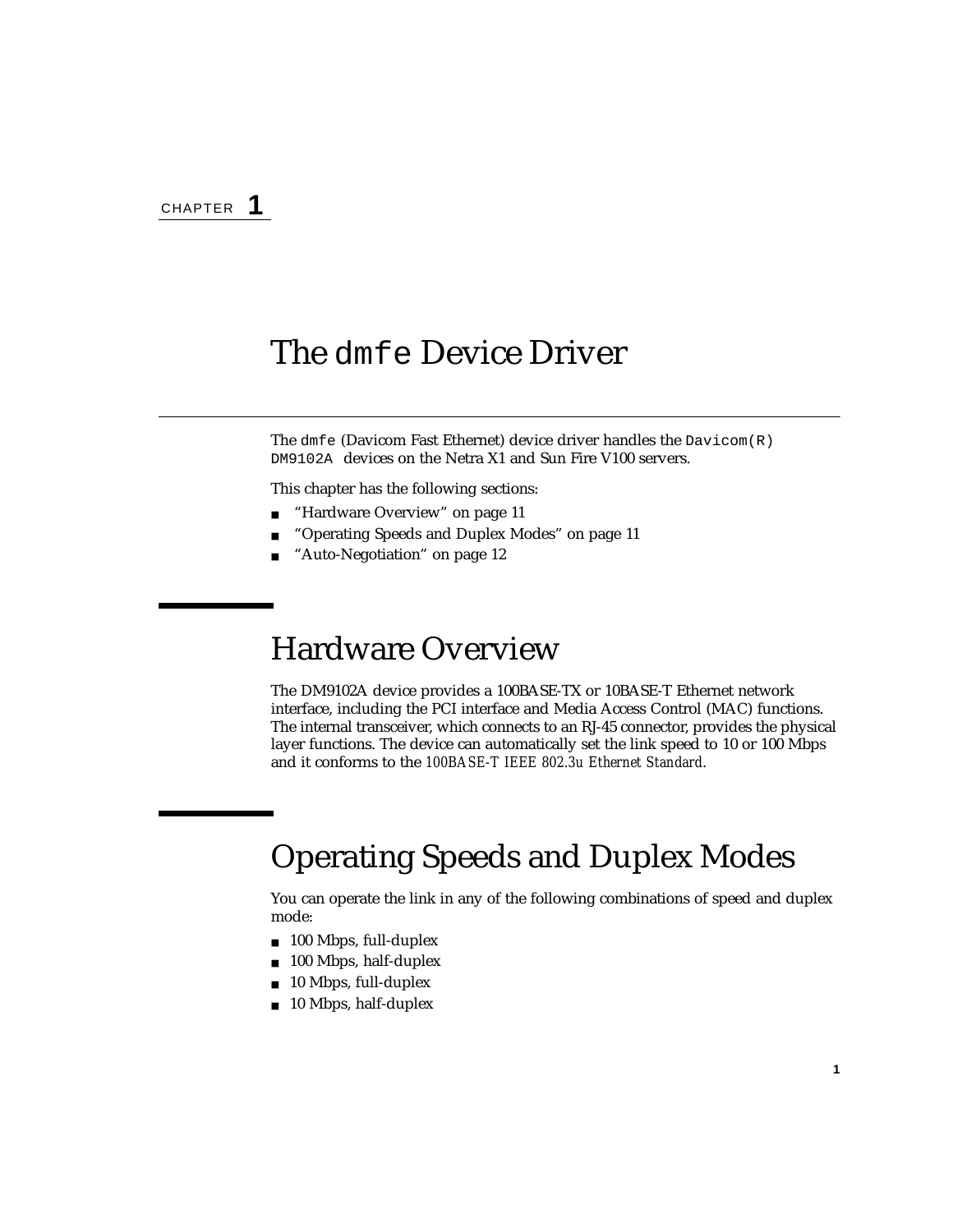These speeds and duplex settings are described in the *Ethernet Standard*.

## <span id="page-11-0"></span>Auto-Negotiation

A key feature of the Davicom DM9102A Fast Ethernet device is auto-negotiation. The auto-negotiation protocol, as specified by the *Ethernet Standard* allows the device to determine automatically the appropriate speed and duplex settings. When the system is powered on, the device uses the auto-negotiation protocol to:

- Advertise its own speed and duplex capabilities to the hub or switch it is connected to (the "link partner"),
- Accept notification of the link partner's capabilities,
- And to select the mode of operation that permits the highest possible datathroughput given the link partner's capabilities:
	- 100 Mbps, full-duplex
	- 100 Mbps, half-duplex
	- 10 Mbps, full-duplex
	- 10 Mbps, half-duplex

If the DM9102A device is connected to a remote system or interface that supports auto-negotiation, your system automatically selects the correct link speed and duplex mode.

If you connect the DM9102A device to a hub or switch with which the autonegotiation protocol fails to operate successfully, you can configure the DM9102A device not to use auto-negotiation. If you do this you need to specify the speed and duplex setting for it to use (see [Chapter 2](#page-12-2) and [Chapter 3](#page-20-1)).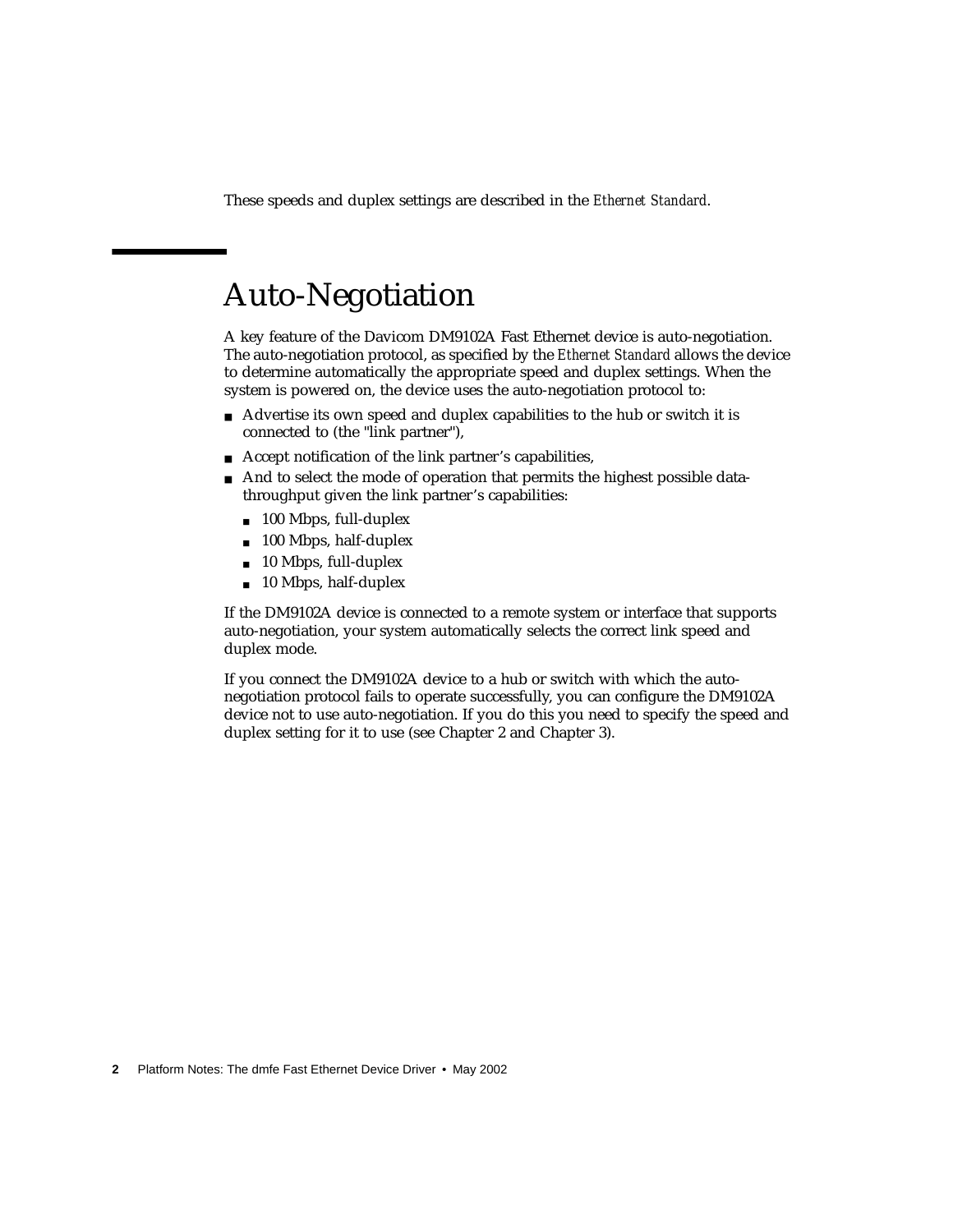# <span id="page-12-2"></span><span id="page-12-0"></span>Setting Parameters Temporarily or Permanently

This chapter describes how to configure the dmfe driver parameters.

This chapter contains the following sections:

- ["Introduction" on page 23](#page-12-1)
- ["The Order of Precedence for the Parameter Settings" on page 24](#page-13-0)
- ["Setting Parameters Temporarily Using ndd" on page 24](#page-13-1)
- ["Setting Parameters Permanently Using the dmfe.conf File" on page 28](#page-17-0)

## <span id="page-12-1"></span>Introduction

You can set the dmfe device driver parameters temporarily (by using ndd) or permanently (by editing a dmfe.conf file).

To set parameters for:

- $\blacksquare$  A specific dmf e device in the system and to give it settings that remain valid only until the next system reboot, use the ndd utility (see ["Setting Parameters](#page-13-1) [Temporarily Using ndd" on page 24\)](#page-13-1). Using ndd is a good way to test parameter settings.
- A specific dmfe device or for all dmfe devices in the system and to ensure that the settings remain valid after subsequent reboots, use the dmfe.conf file in /platform/SUNW,UltraAX-i2/kernel/drv (see ["Setting Parameters](#page-17-0) [Permanently Using the dmfe.conf File" on page 28.](#page-17-0))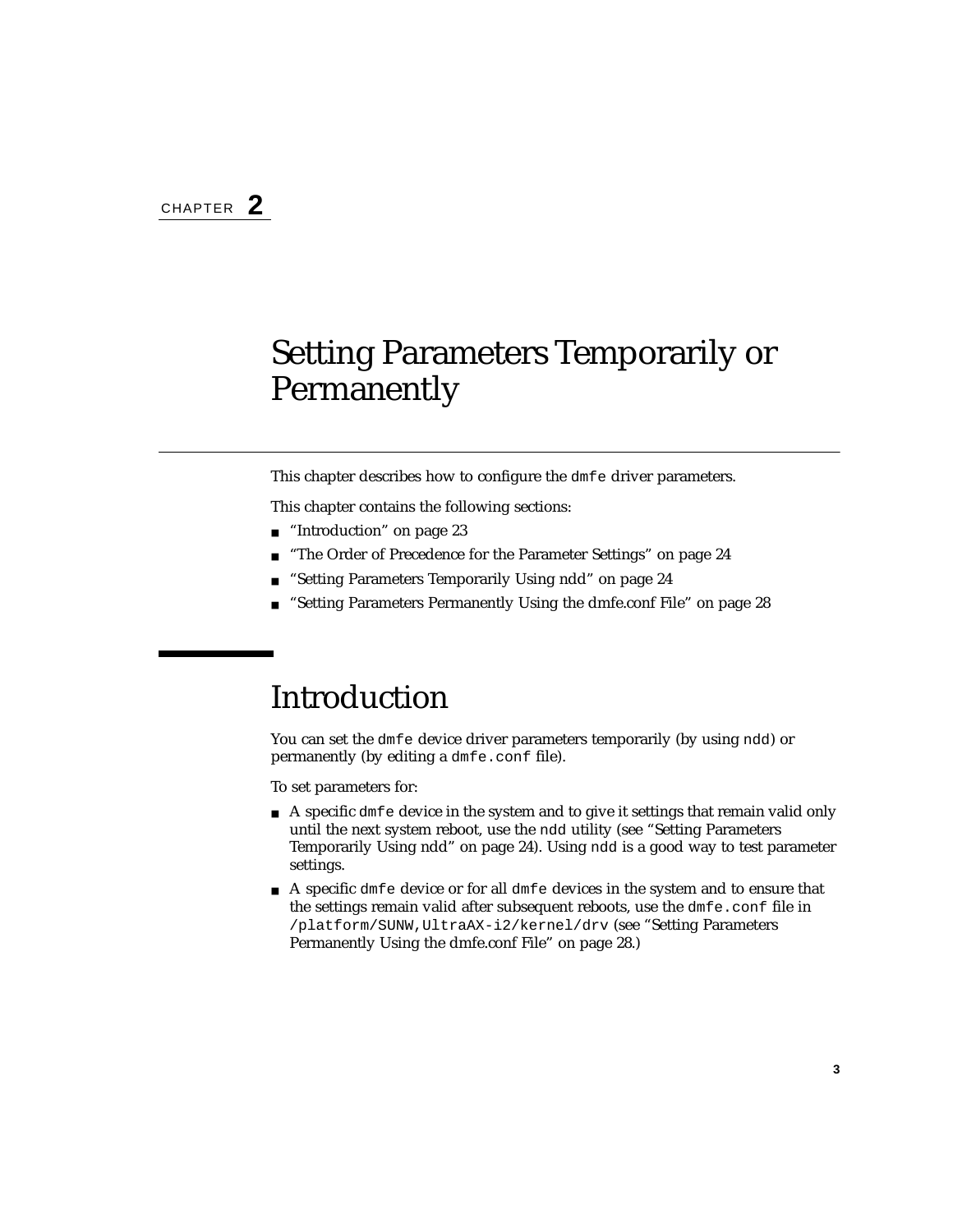# <span id="page-13-0"></span>The Order of Precedence for the Parameter Settings

The default setting for all the dmfe driver's read/write parameters is 1. When ady autoneg cap is set to 1, all of the other parameter settings are ignored by the driver.

However, if you set adv autoneg cap to 0 (in other words, if you disable autonegotiation), the driver selects the combination of speed and duplex mode that gives the highest possible throughput permitted by the other parameter settings.

So, if you enable 100Mbps full-duplex operation ( $adv$  100fdx cap=1), the driver selects this combination of speed and duplex mode in preference to 100Mbps halfduplex operation. Note that, in this case, it selects 100Mbps full-duplex operation even if the parameter permitting 100Mbps half-duplex mode is also enabled (adv  $100$ hdx cap=1) or if parameters permitting other lower levels of throughput are also enabled.

Similarly, if you disable 100Mbps full-duplex operation ( $adv$  100fdx  $cap=0$ ) but enable 100Mbps half-duplex operation ( $adv$  100 $hdx$  cap=1), the driver will select 100Mbps half-duplex operation in preference to 10Mbps full-duplex operation (adv 10fdx cap=1) or 10Mbps half-duplex operation (adv 10hdx cap=1).

So, to force the driver to select the combination of speed and duplex mode that gives the lowest possible throughput (10Mbps half-duplex), you must not only set adv\_10hdx\_cap to 1 (its default setting), you must also set to zero all the parameters that would otherwise enable higher levels of throughput. These are: adv\_100fdx\_cap, adv\_100hdx\_cap, and adv\_10fdx\_cap.

## <span id="page-13-1"></span>Setting Parameters Temporarily Using ndd

The ndd utility supports any networking driver that implements the Data Link Provider Interface (DLPI).

Use the ndd utility to configure parameters for a specific dmfe device in the system with settings that you intend to remain valid only until the next system reboot.

This section tells you how you use the ndd utility to modify (with the -set option) or display (without the -set option) the parameters for each dmfe device.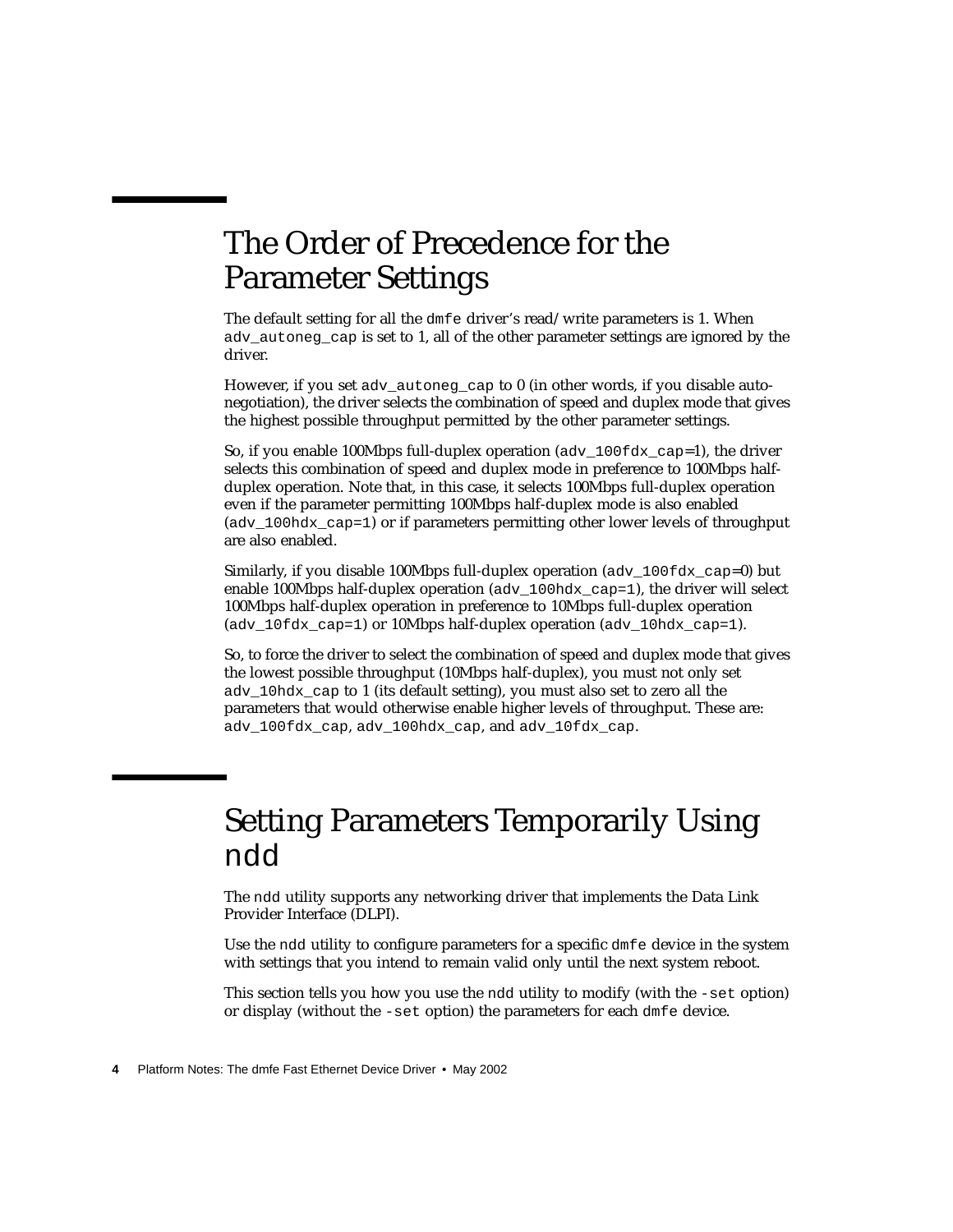### <span id="page-14-0"></span>Identifying Devices On the Command Line

When you use the ndd utility to get or set a parameter for a dmfe device, you must specify the device instance for the utility. The device instance is always /dev/dmfenum, where num is the instance number, for example, 0 or 1.

#### Displaying the Available Parameters Using ndd

<span id="page-14-1"></span>**1. To view the parameters you can set for a** dmfe **device, type:**

```
# ndd /dev/dmfenum '?'
```
Where *num* will be 0 or 1.

**TABLE 2-1** Using ndd to List the Parameters for the dmfe Driver

| $# \text{ ndd } / \text{dev/dmfe0}$ '?' |                  |
|-----------------------------------------|------------------|
| ?                                       | (read only)      |
| link status                             | (read only)      |
| link_speed                              | (read only)      |
| link_mode                               | (read only)      |
| adv autoneg cap                         | (read and write) |
| ady 100fdx cap                          | (read and write) |
| ady 100hdx cap                          | (read and write) |
| ady 10fdx cap                           | (read and write) |
| ady 10hdx cap                           | (read and write) |

(For parameter descriptions, see [Appendix A.](#page-24-2))

#### Viewing the Current Setting for a Parameter

<span id="page-14-2"></span>**1. To display the current setting of a parameter, specify the parameter name but do not specify a new value. The syntax is as follows:**

```
# ndd /dev/dmfenum parameter
```
For example, to check whether auto-negotiation is currently enabled, type:

```
# ndd /dev/dmfenum adv_autoneg_cap
```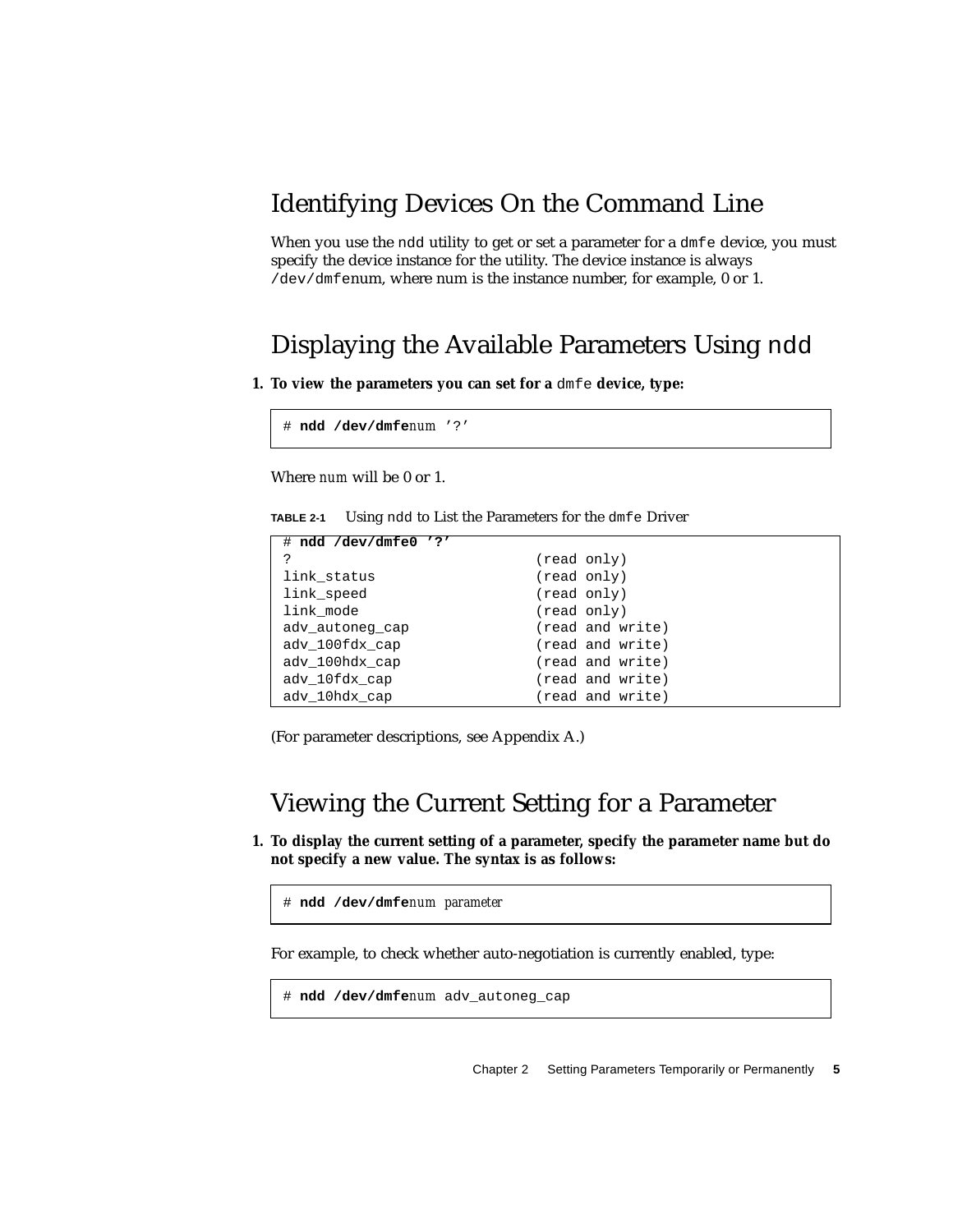The result displayed will be either 0 (which means that auto-negotiation is disabled) or 1 (which means that auto-negotiation is enabled).

#### Setting a New Value for a Parameter

<span id="page-15-0"></span>**1. To modify a parameter value, use the** -set **option.**

The syntax is as follows:

```
% ndd -set /dev/dmfenum parameter value
```
When you invoke the ndd utility with the -set option, the utility passes the parameter name and value down to the named dmfe driver instance. The driver then checks the new value and, if it is valid, assigns it to the parameter.

#### <span id="page-15-1"></span>Specifying a Particular Speed and Duplex Setting

**Note –** Note that the values you set by using ndd remain valid only until the next system reboot.

To specify the speed and duplex mode (that is, to force the device to use a particular speed and duplex mode instead of negotiating these variables with the device it is connected to), do the following:

- **1. Set one of the following parameters to 1:** adv\_100fdx\_cap**,** adv\_100hdx\_cap**,** adv\_10fdx\_cap**, or** adv\_10hdx\_cap**.**
- **2. Set the other three parameters to zero.**
- **3. Set** adv\_autoneg\_cap **to zero. This disables the device's auto-negotiation facility and causes the other new parameters to take effect.**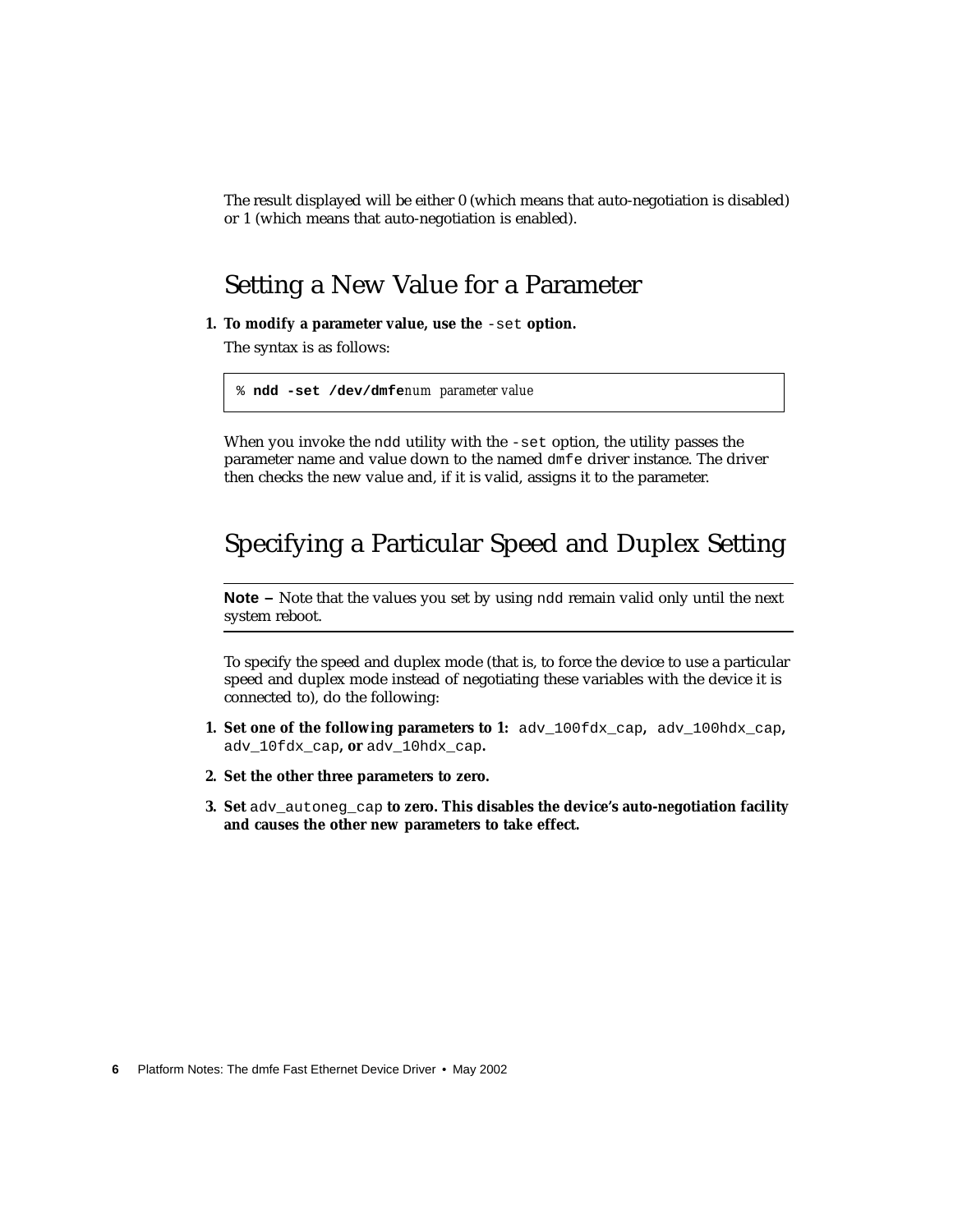**Note –** When you use ndd to set the speed/duplex-mode parameters, the dmfe driver does not examine the value of these parameters until you subsequently set adv\_autoneg\_cap. This is why you must set adv\_autoneg\_cap last. In fact, for the new parameter values to take effect, you must set adv\_autoneg\_cap last even if this means setting it to the value it is already set to.

For example, to specify a network speed of 100Mbps with half-duplex operation for device dmfe0, you would type the following:

```
# ndd -set /dev/dmfe0 adv_100fdx_cap 0
# ndd -set /dev/dmfe0 adv_100hdx_cap 1
# ndd -set /dev/dmfe0 adv_10fdx_cap 0
# ndd -set /dev/dmfe0 adv_10hdx_cap 0
# ndd -set /dev/dmfe0 adv_autoneg_cap 0
```
If you enable more than one of the speed/duplex mode parameters (that is, if you set more than one of the parameters to a value of 1), the driver selects the combination of speed and duplex mode that allows the highest throughput.

#### Returning to Auto-Negotiation Mode

<span id="page-16-0"></span>**1. To return the device to its default operating mode (that is, to cause it to negotiate a transfer speed and duplex mode automatically with the link partner), return all the parameters to their default value of 1.**

To return to auto-negotiation mode, type the following:

```
# ndd -set /dev/dmfe0 adv_100fdx_cap 1
# ndd -set /dev/dmfe0 adv_100hdx_cap 1
# ndd -set /dev/dmfe0 adv_10fdx_cap 1
# ndd -set /dev/dmfe0 adv_10hdx_cap 1
# ndd -set /dev/dmfe0 adv_autoneg_cap 1
```
For an explanation of why we recommend you to return all the parameters to their default values of 1, see ["The Order of Precedence for the Parameter Settings" on](#page-13-0) [page 24](#page-13-0).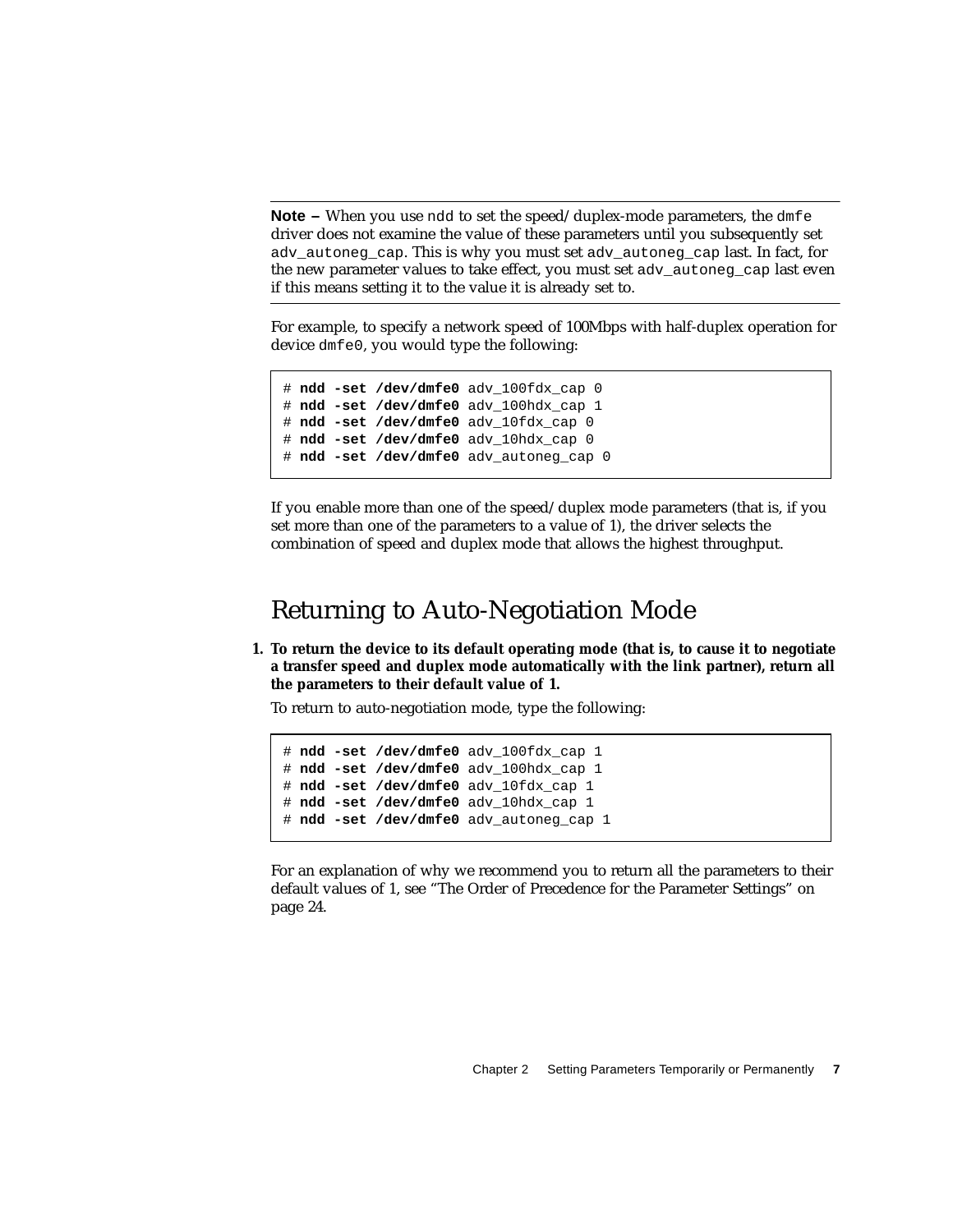# <span id="page-17-0"></span>Setting Parameters Permanently Using the dmfe.conf File

You can specify parameters for all dmfe devices in a system or for specific devices by editing the dmfe.conf file in the /platform/SUNW,UltraAX-i2/kernel/drv directory. These parameters take effect after the next reboot and remain in effect across subsequent reboots.

### <span id="page-17-1"></span>Using dmfe.conf To Set Parameters for All dmfe Devices in a System

To configure driver parameters for all dmfe devices in a system by using the dmfe.conf file, follow the instructions in this section.

For more information, refer to the manual pages for prtconf (1M), system (4) and driver.conf (4).

**Note –** When you edit the dmfe.conf file, make sure you do not modify any settings other than those of the parameters specifically described in this documentation.

**1. Use a text editor to open the** dmfe.conf **file in the following directory:**

/platform/SUNW,UltraAX-i2/kernel/drv

**2. Add a line for each parameter you want to set globally.**

To force all dmfe devices in a system to use a speed of 100Mbps in half-duplex mode, you would make the following two entries:

```
adv_autoneg_cap=0;
adv_100fdx_cap=0;
```
The driver's default values for the speed/duplex-mode settings are all 1. This means that, in the example above, the driver will read the settings of 0 for ady autoneg cap (which disables auto-negotiation) and adv  $100fdx$  cap (which disables 100Mbps full-duplex operation). Then, because the next parameter in the order of precedence is adv  $100\,\text{hdx}$  cap (100Mbps half-duplex operation) and this parameter still has its default setting of 1, the driver will select 100Mbps with half-duplex operation.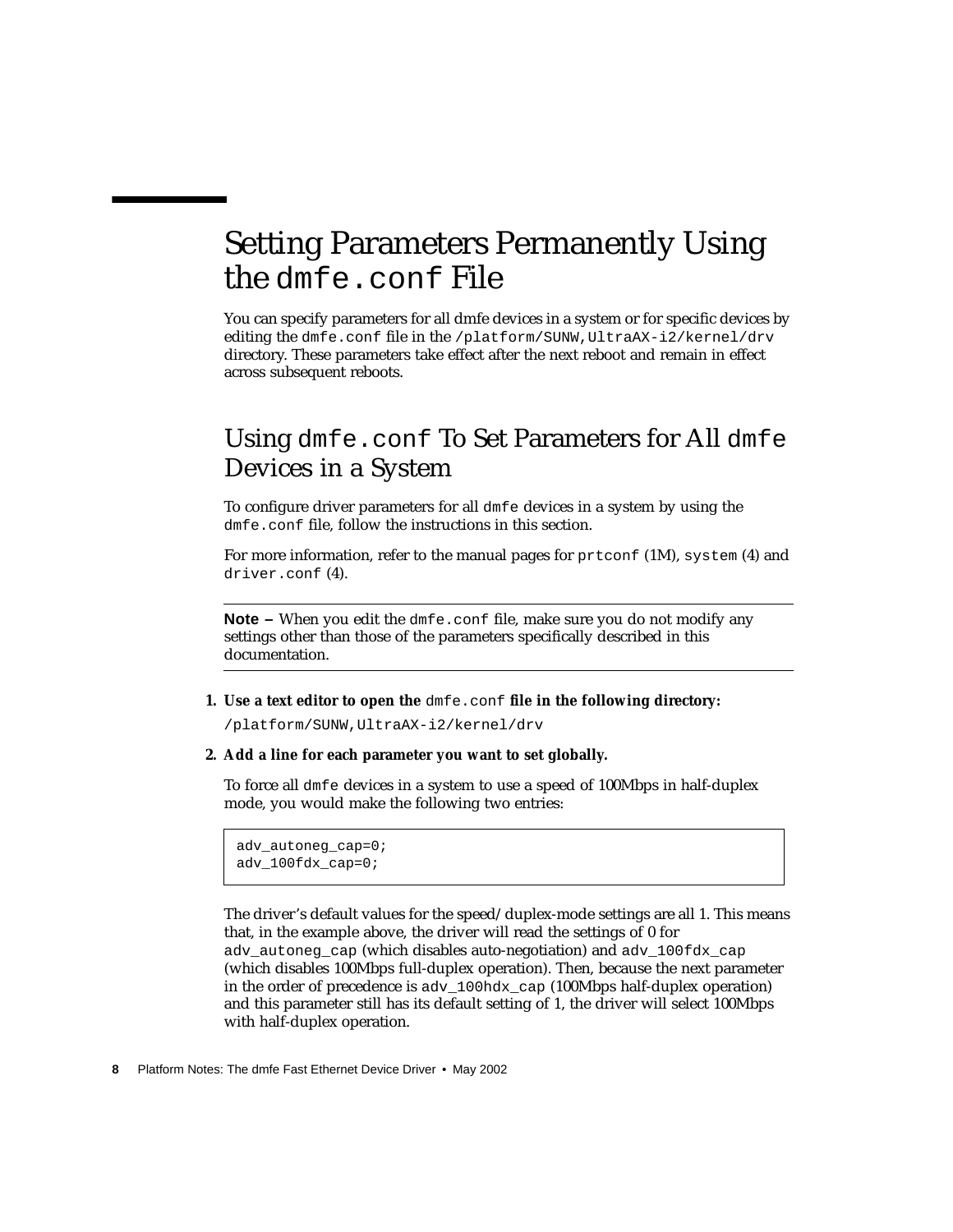For more information about the order in which the driver selects the combination of speed and duplex mode to use, see ["The Order of Precedence for the Parameter](#page-13-0) [Settings" on page 24](#page-13-0).

If you wanted to force the device to use 10Mbps full-duplex mode (this is next in the driver's order of precedence, after 100Mbps half-duplex mode) you would also add the following entry:

adv\_100hdx\_cap=0;

### <span id="page-18-0"></span>Using dmfe.conf to Set Parameters for a Particular Device

#### <span id="page-18-2"></span>**1. Obtain the hardware path name for the device in the device tree.**

Typically this path name and the associated instance number will be found in the /etc/path\_to\_inst file. Sample entries in /etc/path\_to\_inst are:

```
"/pci@1f,0/ethernet@c" 0 "dmfe"
"/pci@1f,0/ethernet@5" 1 "dmfe"
```
In the entries above:

- The first part within the double quotes specifies the hardware node name in the device tree.
- $\blacksquare$  The path name before the last / character is the parent name.
- The number after the last @ character is the unit-address.
- The number in the middle (not enclosed by double quotes) is the instance number.
- The last part in double quotes is the driver name.

You need to use these elements in [Step 3](#page-18-1) when you make your entries in the dmfe.conf file.

**2. Use a text editor to open the** dmfe.conf **file in the following directory:**

/platform/SUNW,UltraAX-i2/kernel/drv

<span id="page-18-1"></span>**3. Type an entry into the** dmfe.conf **file you have created.**

To identify a PCI device whose parameters you intend to set use the parent name, unit-address, and driver name for the device.

Refer to the  $pci(4)$  man page for more information about PCI device specification. In the first line of the sample /etc/path\_to\_inst\_in [Step 1](#page-18-2) above: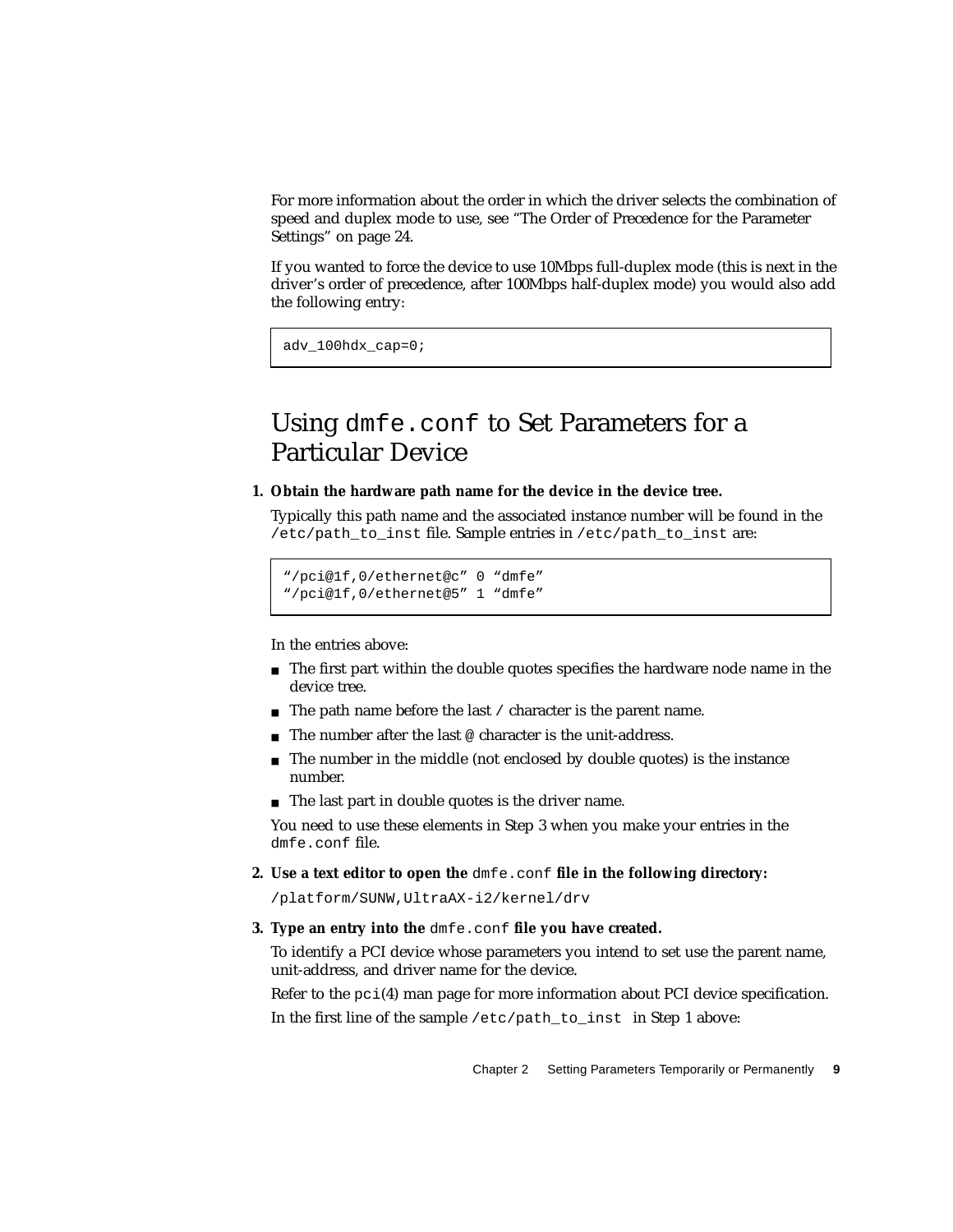- Parent name =  $/$ pci@1f,0
- $\blacksquare$  Unit-address = c
- Driver name =  $dmfe$

Therefore an example of a dmfe.conf file in which the network speed and duplex mode for dmfe0 only are set to 100Mbps and half duplex respectively is as follows:

```
parent="/pci@1f,0" unit-address="c" name="dmfe" adv_autoneg_cap=
0 adv_100fdx_cap=0;
```
The driver's default values for the speed/duplex-mode settings are all 1. This means that, in the example above, the driver will read the settings of 0 for adv\_autoneg\_cap (which disables auto-negotiation) and adv\_100fdx\_cap (which disables 100Mbps full-duplex operation). Then, because the next parameter in the order of precedence is adv\_100hdx\_cap (100Mbps half-duplex operation) and this parameter still has its default setting of 1, the driver will select 100Mbps half-duplex operation.

For more information about the order in which the driver selects the combination of speed and duplex mode to use, see ["The Order of Precedence for the Parameter](#page-13-0) [Settings" on page 24](#page-13-0).

If you wanted to force dmfe0 to operate at 10Mbps in full-duplex mode you would add adv  $100$ hdx cap=0 to the previous example. The entry in dmfe.conf would then look as follows:

```
parent="/pci@1f,0" unit-address="c" name="dmfe" adv_autoneg_cap=
0 adv 100fdx cap=0 adv 100hdx cap=0;
```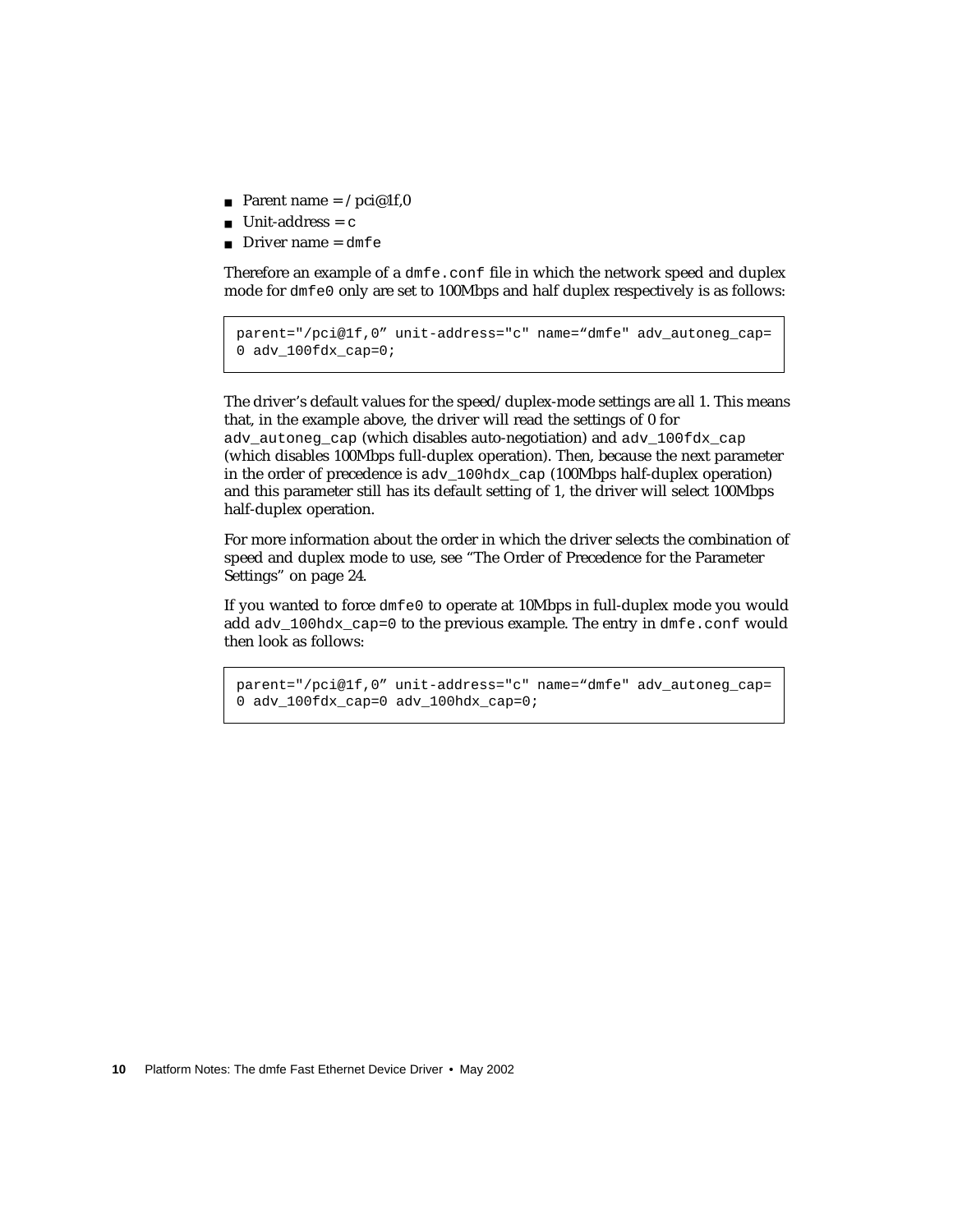# <span id="page-20-1"></span><span id="page-20-0"></span>Forcing the Network Speed and Duplex Settings for OBP If You Are Booting From the Network

This chapter tells you how to force the network speed and duplex mode for the dmfe device if you are booting from the network and have attached the Netra X1 or Sun Fire V100 server to an Ethernet hub that does not support auto-negotiation.

The settings you specify by following the instructions in this chapter affect OpenBoot PROM only. This means that they remain valid only during booting and do not affect the settings used when the Solaris operating environment has loaded.

For information about setting dmfe parameters that remain valid both during and after system reboots, see [Chapter 2.](#page-12-2)

The chapter contains the following sections:

- ["Forcing the Speed and Duplex Mode If You Are Booting From the Network" on](#page-21-0) [page 312](#page-21-0)
- ["Booting From the Network" on page 313](#page-22-0)

**Note –** The current driver software does not support booting from net1. Until a fix is available for this, please use net0 for booting the server.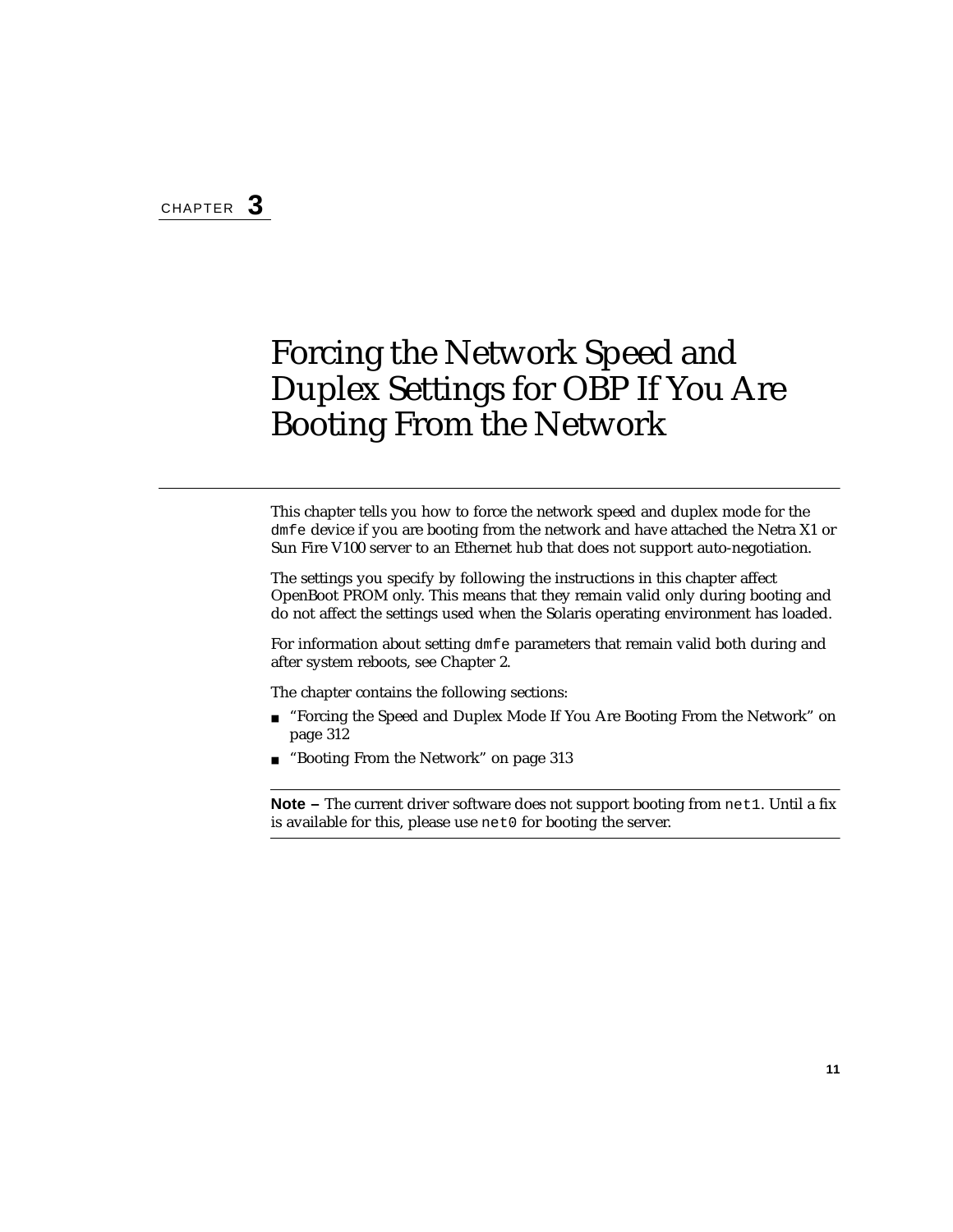# <span id="page-21-0"></span>Forcing the Speed and Duplex Mode If You Are Booting From the Network

If you are booting the Netra X1 or Sun Fire V100 server from the network and you have connected it to an Ethernet hub that does not support auto-negotiation, then follow the instructions below to force the DM9102A device to use the same network speed and/or duplex mode as the hub.

**Note –** The instructions in this section affect OBP (OpenBoot PROM) only. When the Solaris operating environment loads, it does not inherit any dmfe driver settings from OBP.

**1. Type:**

ok **nvedit**

**2. If you have not used** nvedit **before on the system you are configuring, the first line you edit will be numbered '0:'.**

(If you have used nvedit before and existing entries are displayed, press Control-N until you reach an empty line.)

<span id="page-21-1"></span>**3. Type the following, pressing the Return key at the end of the line**:

```
0: apply transfer-speed=speed netnum
1: apply duplex-mode=mode netnum
```
where speed is either 10 or 100 (depending on the speed you want to specify), mode is either half or full, and *num* is either 0 or 1 (depending on which network port you are using).

For example, to force net0 to operate at 10Mbps in half-duplex mode, type:

```
0: apply transfer-speed=10 net0
1: apply duplex-mode=half net0
```
**1. If you need to set the network speed and/or duplex mode for** net1**, repeat [Step 3.](#page-21-1)** However, remember that you cannot currently use net1 for booting the server (see the Note at the start of this chapter).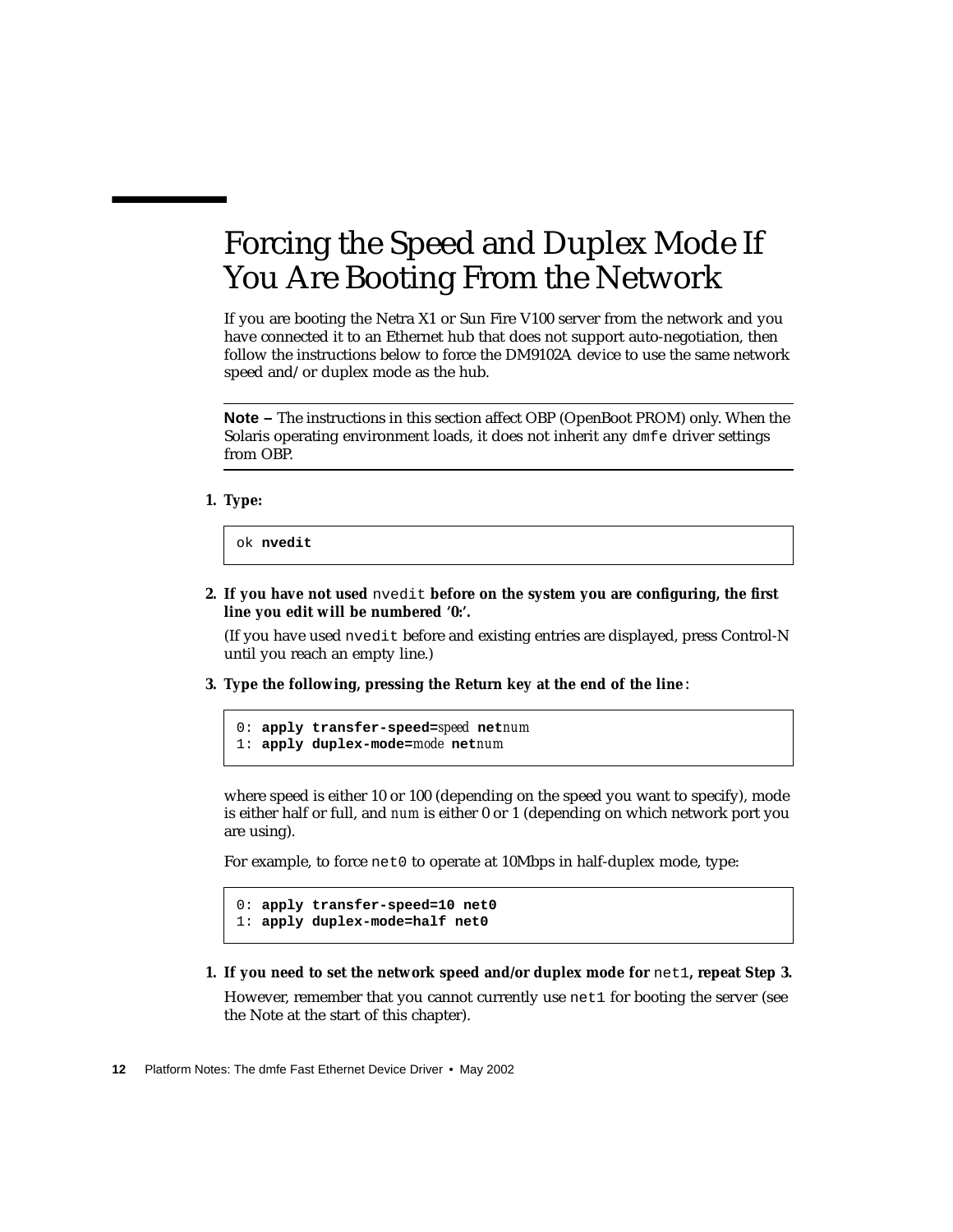- **2. Press Control-C.**
- **3. At the** ok **prompt type:**

```
ok nvstore
ok setenv use-nvramrc? true
```
**4. Reset your system by typing:**

ok **reset-all**

## Booting From the Network

<span id="page-22-0"></span>**1. To boot from the network, at the** ok **prompt type:**

ok **boot net***num*

where *num* is either 0 or 1 depending on the label (*net0* or *net1*) of the DM9102A device you are using to boot (the label is visible close to the port on the back panel of the server). However, see the Note below.

**Note –** The current driver software does not support booting from net1. Until a fix is available for this, please use net0 for booting the server.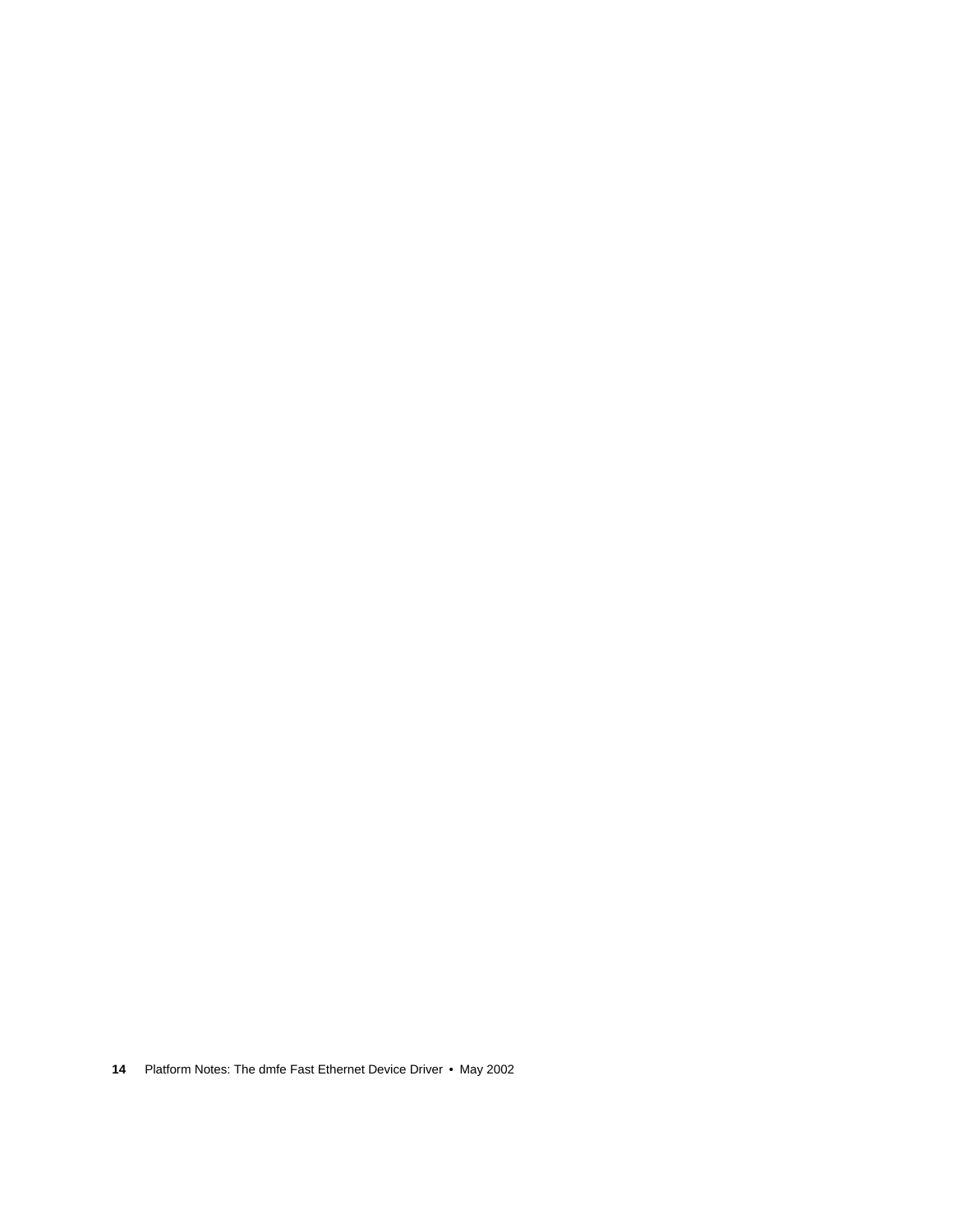## <span id="page-24-2"></span><span id="page-24-0"></span>Parameter Definitions

This appendix lists the parameters for the dmfe driver. For information about using these parameters, see [Chapter 2.](#page-12-2)

## <span id="page-24-1"></span>Driver Parameter Values and Definitions

The following sections describe the dmfe driver parameters. The parameters are listed in the following table.

| Parameter       | Configurability | Description                   |
|-----------------|-----------------|-------------------------------|
| link status     | Read only       | Shows the current link status |
| link speed      | Read only       | Shows the current link speed  |
| link mode       | Read only       | Shows the current duplex mode |
| adv autoneg cap | Read and write  | Operational mode parameter    |
| ady 100fdx cap  | Read and write  | Operational mode parameter    |
| ady 100hdx cap  | Read and write  | Operational mode parameter    |
| ady 10fdx cap   | Read and write  | Operational mode parameter    |
| ady 10hdx cap   | Read and write  | Operational mode parameter    |

**TABLE A-1** dmfe Driver Parameters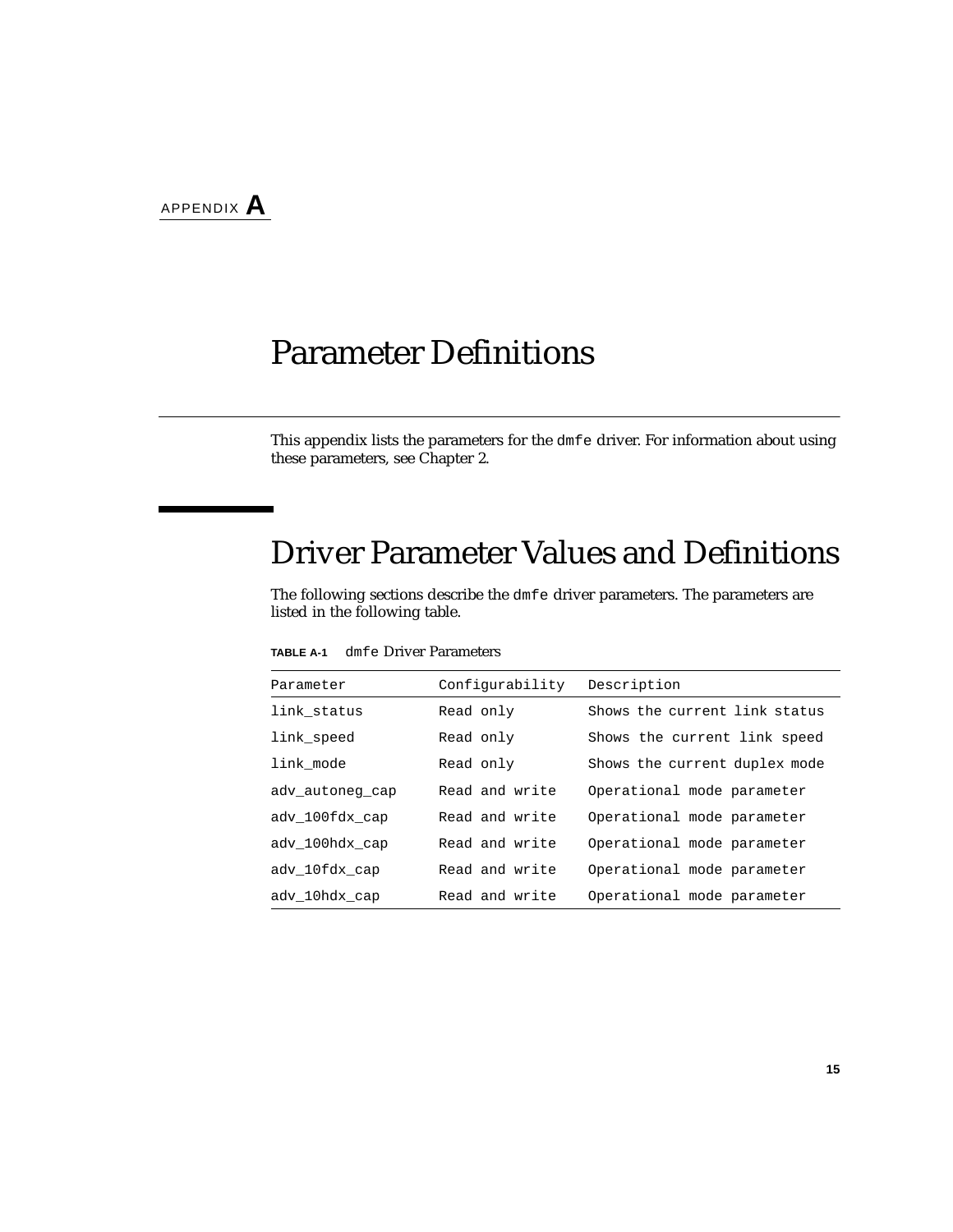#### <span id="page-25-0"></span>Inspecting the Current Status of the Device

The read-only parameters described in the following table report the status, network speed, and duplex mode used by the device.

**TABLE A-2** Read-Only Parameters That Report the Link Status, Speed, and Mode

| Parameter   | Notes                           | Values                                                     |
|-------------|---------------------------------|------------------------------------------------------------|
| link_status | Current link status             | $1 =$ Link up<br>$0 =$ Link down                           |
| link_speed  | Valid only if the<br>link is up | $100 = 100$ Mbps<br>$10 = 10$ Mbps                         |
| link mode   | Valid only if the<br>link is up | $1 = \text{Full}$<br>duplex<br>$0 = \text{Half}$<br>duplex |

#### <span id="page-25-1"></span>Operational Mode Parameters

The following table describes the operational mode parameters and their default values.

**TABLE A-3** Operational Mode Parameters

| Parameter       | Description                                                      | Values                                                                               |
|-----------------|------------------------------------------------------------------|--------------------------------------------------------------------------------------|
| adv_autoneg_cap | Local transceiver<br>capability<br>advertised by the<br>hardware | $1$ = Auto-negotiation enabled<br>(default)<br>$0 =$ Auto-negotiation<br>disabled    |
| ady 100fdx cap  | Local transceiver<br>capability<br>advertised by the<br>hardware | $1 = 100$ Mbps full-duplex<br>(default)<br>$0 =$ Not 100 Mbps full-duplex<br>capable |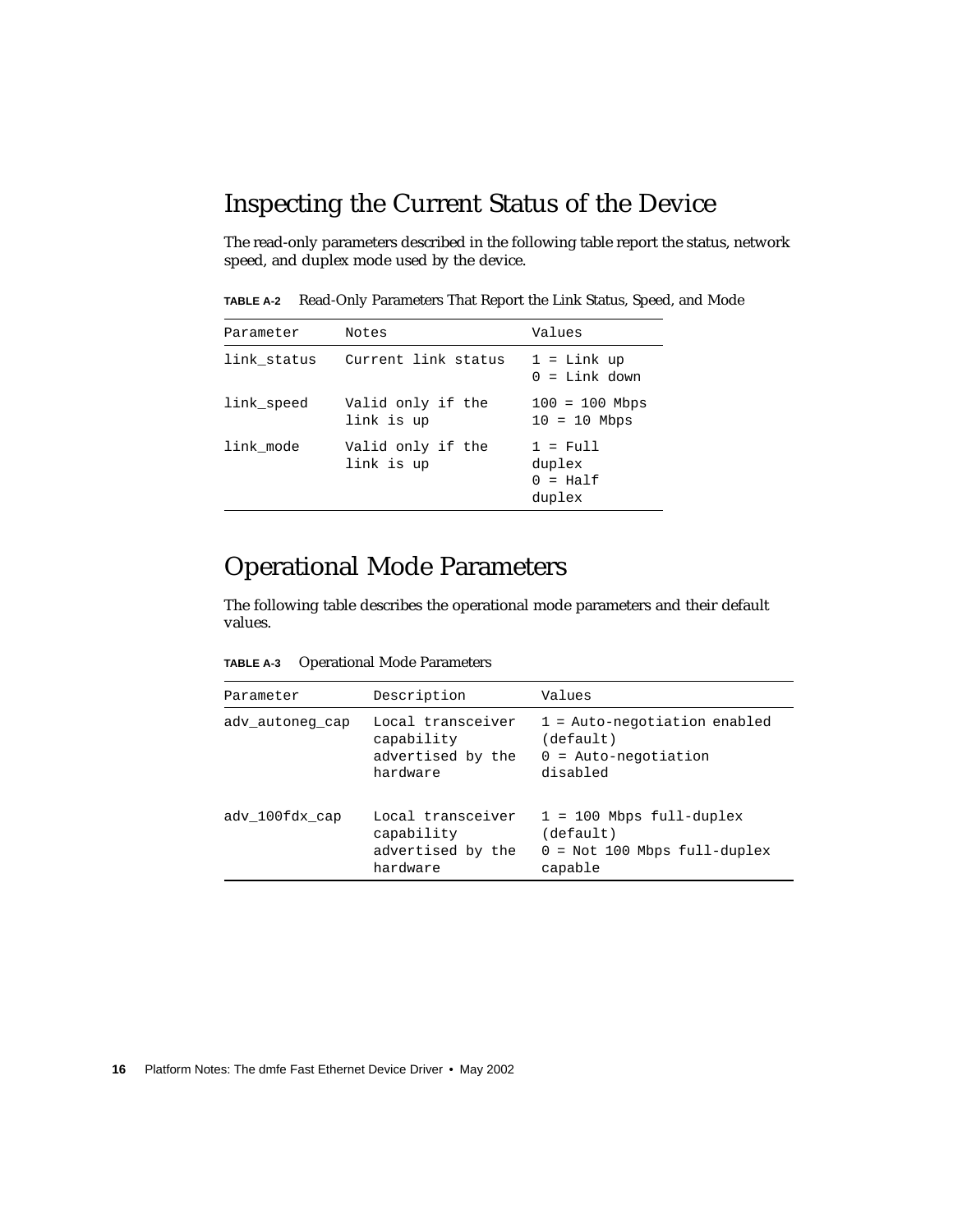| Parameter      | Description                                                      | Values                                                                                 |
|----------------|------------------------------------------------------------------|----------------------------------------------------------------------------------------|
| ady 100hdx cap | Local transceiver<br>capability<br>advertised by the<br>hardware | $1 = 100$ Mbps half-duplex<br>(default)<br>$0 = Not 100 Mbps half-duplex$<br>capable   |
| ady 10fdx cap  | Local transceiver<br>capability<br>advertised by the<br>hardware | $1 = 10$ Mbit/sec full-duplex<br>(default)<br>$0 =$ Not 10 Mbps full-duplex<br>capable |
| ady 10hdx cap  | Local transceiver<br>capability<br>advertised by the<br>hardware | $1 = 10$ Mbps half-duplex<br>(default)<br>$0 = Not 10 Mbps half-duplex$<br>capable     |

**TABLE A-3** Operational Mode Parameters *(Continued)*

**Note –** The priority (in descending order) for the:  $adv_100fdx_cap$ , adv\_100hdx\_cap, adv\_10fdx\_cap, and the adv\_10hdx\_cap parameters is: adv\_100fdx\_cap, adv\_100hdx\_cap, adv\_10fdx\_cap, adv\_10hdx\_cap.